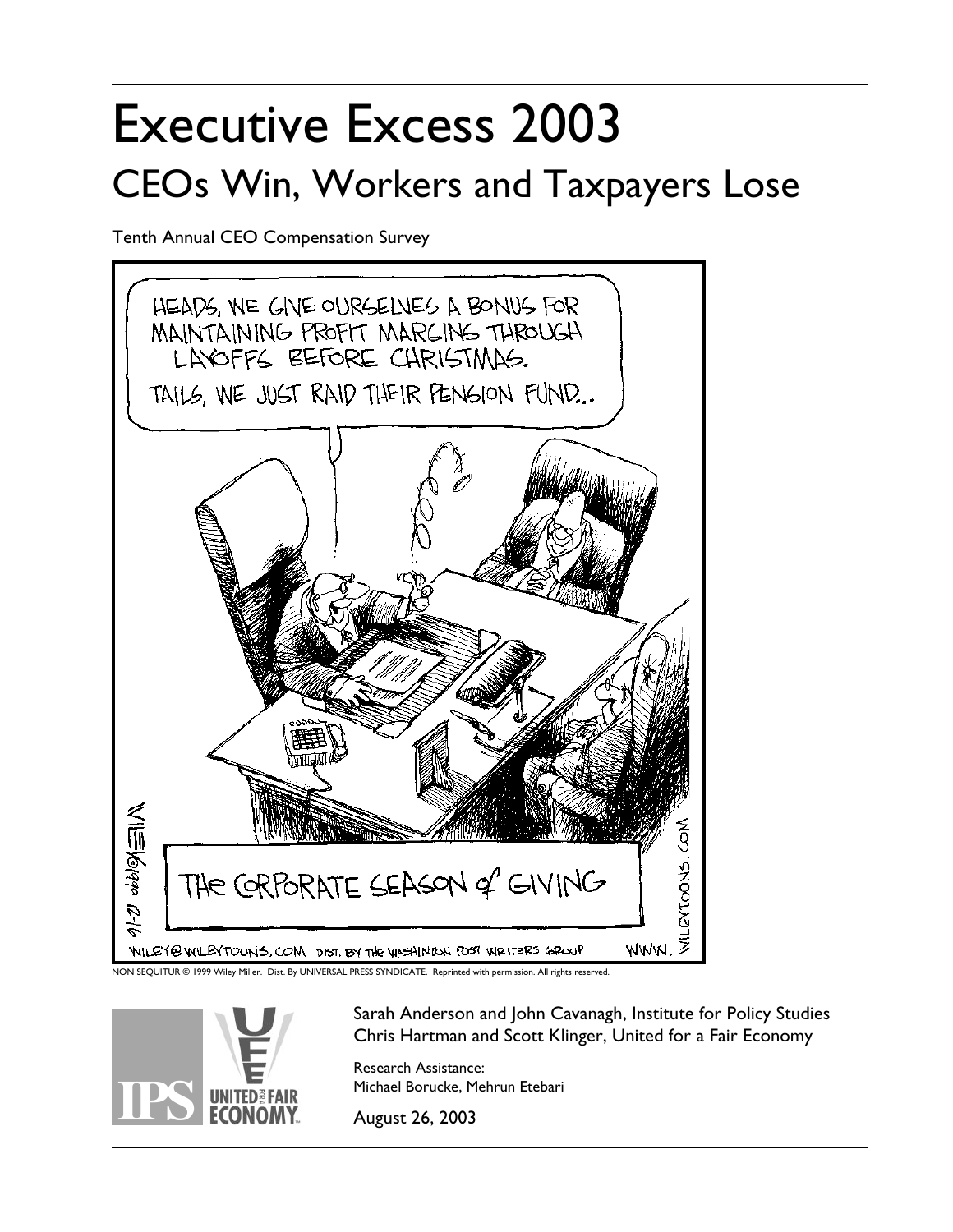### About the Authors

**Sarah Anderson** is the Director of the Institute for Policy Studies' Global Economy Project.

**John Cavanagh** is the Director of the Institute for Policy Studies.

**Chris Hartman** is Research Director at United for a Fair Economy.

**Scott Klinger** is Corporate Accountability Coordinator at United for a Fair Economy.

**The Institute for Policy Studies** is an independent center for progressive research and education founded in Washington, DC in 1963. IPS scholaractivists are dedicated to providing politicians, journalists, academics and activists with exciting policy ideas that can make real change possible.

**United for a Fair Economy** is a national, independent, non-partisan organization founded in 1994 to focus public attention and action on economic inequality in the United States—and the implications of inequality on American life and labor. United for a Fair Economy provides educational resources, works with grassroots organizations and supports creative and legislative action to reduce inequality.

© 2003 Institute for Policy Studies and United for a Fair Economy

For additional copies of this report, send \$6.00 plus \$3.00 shipping and handling to:

Executive Excess 2003 United for a Fair Economy 37 Temple Place, 2nd Floor Boston, MA 02111

Washington, DC 20005 Boston, MA 02111 **Phone:** 202-234-9382 **Phone:** 617-423-2148 **Fax:** 202-387-7915 **Fax:** 617-423-0191

Institute for Policy Studies United for a Fair Economy 733 15th St. NW #1020 37 Temple Place, 2nd Floor **Website:** www.ips-dc.org **Website:** www.FairEconomy.org **Email:** info@FairEconomy.org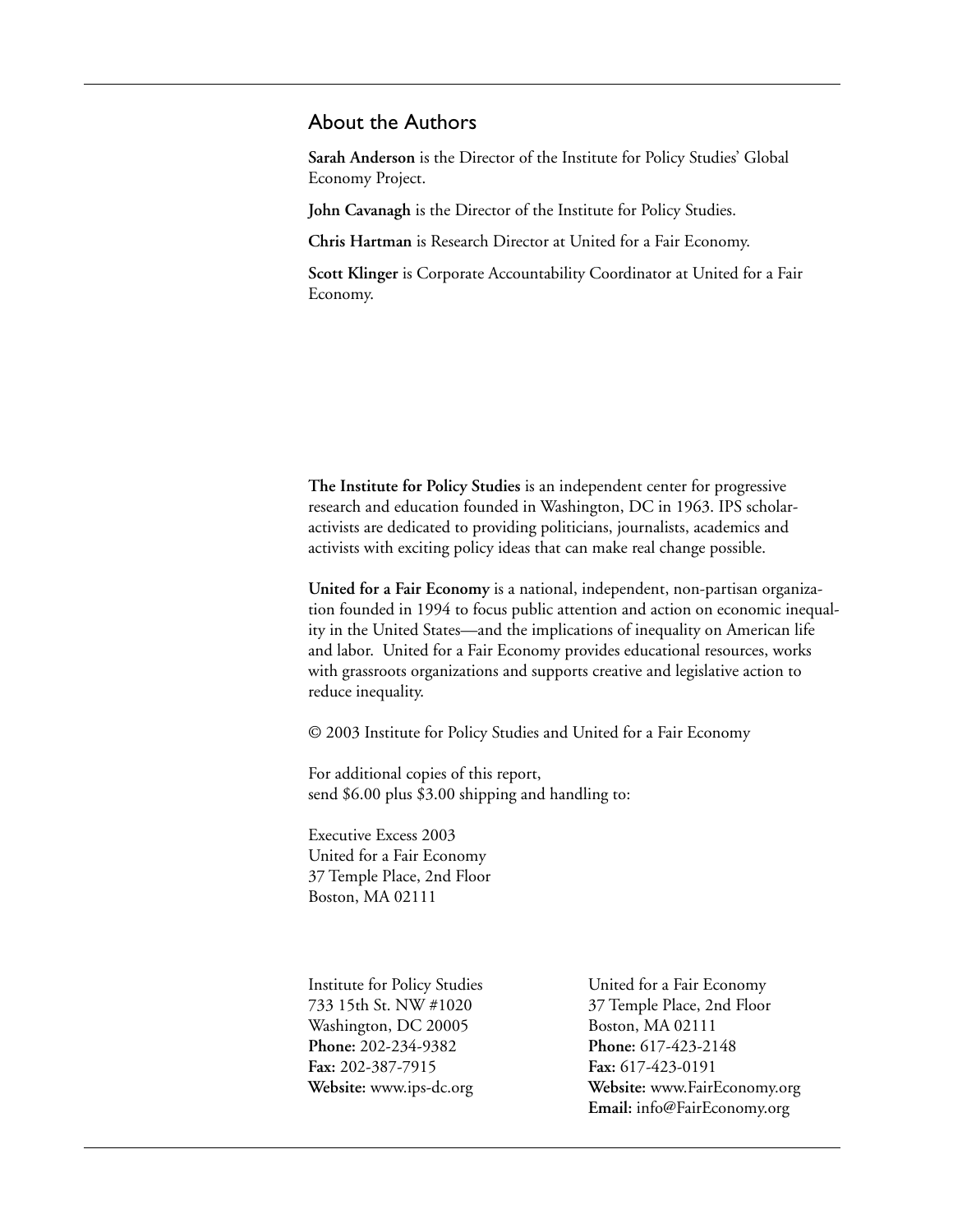## Contents

| 3. The High Cost of Opting Against Options Expensing  13 |  |
|----------------------------------------------------------|--|
| 4. Offshore Tax Havens: CEOs Win, Taxpayers Lose  18     |  |
|                                                          |  |
| 6. A Growing Reform Movement Offers Solutions  22        |  |
|                                                          |  |
|                                                          |  |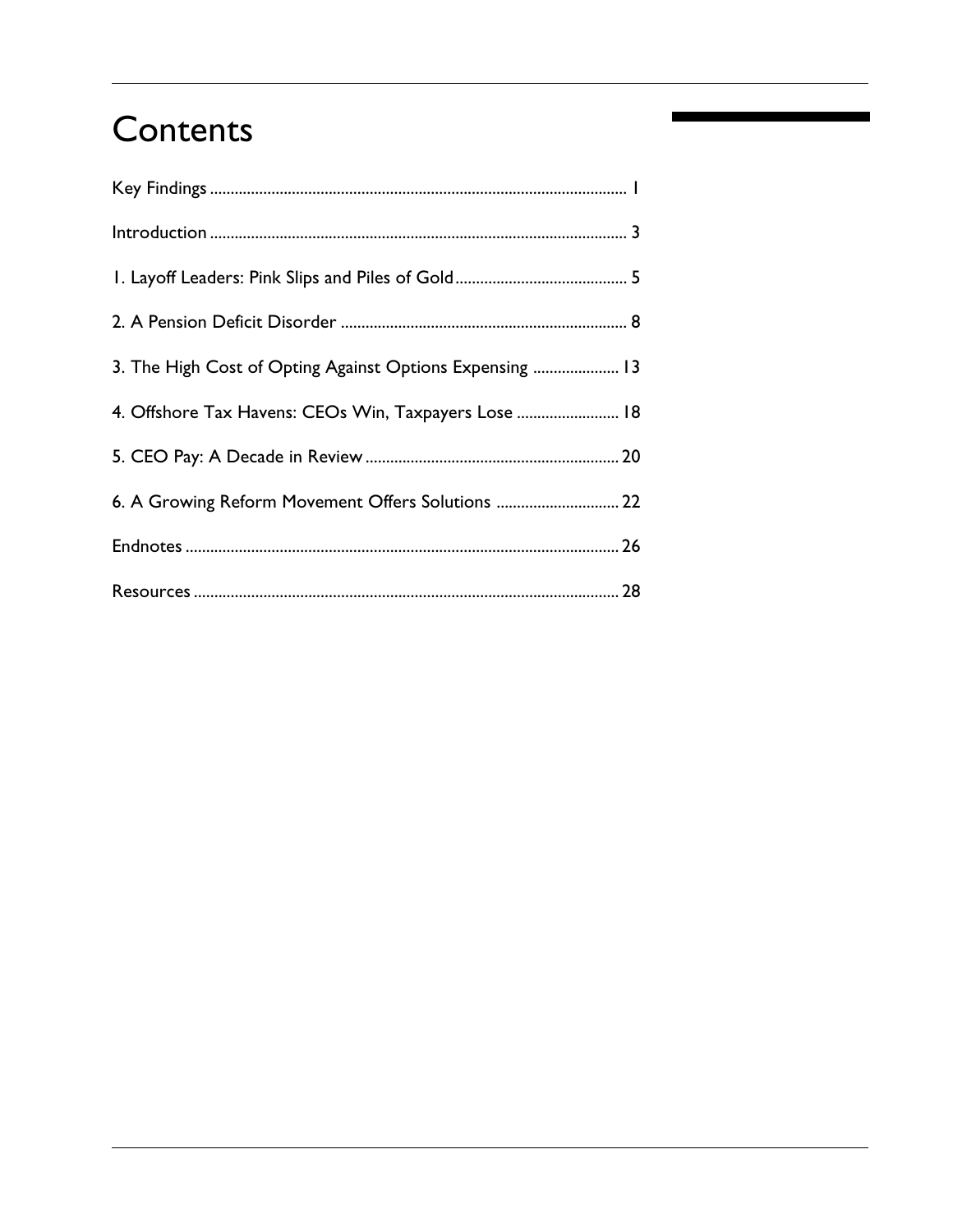## Key Findings

### **1. CEOs were rewarded in 2002 for laying off workers in 2001.**

Median CEO pay at the 50 companies with the most layoffs in 2001 rose 44 percent from 2001 to 2002, while overall CEO pay climbed only 6 percent. In addition, median CEO pay was 38 percent higher in 2002 at the top 50 Layoff Leaders than at the 365 large companies surveyed by *Business Week* magazine. The typical U.S. CEO made \$3.7 million in 2002, while the typical Layoff Leader got \$5.1 million.

### **2. As employee pension plans falter, CEOs have secured their own personal futures with higher pay.**

At the 30 companies with the largest deficits in their pension plans, top executives had median pay in 2002 that was 59 percent higher than the median pay of the average large company CEO as reported in *Business Week's* annual executive compensation survey (\$5.9 million versus \$3.7 million). These 30 firms, with a collective pension deficit of \$131 billion at the end of 2002, paid their CEOs a combined total of \$352 million in 2002. Nineteen of the 30 executives saw their pay for the year rise and ten of the thirty saw their pay more than double in 2002, even as the growing pension gap threatened employee retirement security and future corporate profitability.

### **3. By blocking proposed stock option reforms ten years ago, Congress helped usher in an era of runaway CEO pay.**

The Financial Accounting Standards Board (FASB) is making a second attempt to require companies to report stock options as expenses on their income statements. Ten years ago, FASB made the same proposal, only to be beaten back by Congressional opponents, led by Sen. Joseph Lieberman (D-CT). With the FASB proposal defeated, use of options as a "free" form of compensation continued unchecked and corporations lavished massive options grants on top executives. Between 1997 (the year the FASB proposal would have taken effect) and 2002, CEOs at 350 leading U.S. corporations listed in the *Wall Street Journal's* annual compensation survey pocketed \$9 billion in options gains. Experts on all sides of the debate agree that if the 1993 FASB proposal had not been defeated, companies would have reduced their options grants. This would have meant that the yawning gap between CEO and worker pay would not have been as wide as it was during the past half-decade.

### **4. Blocking stock option reforms also helped U.S. corporations avoid paying their fair share of taxes.**

If the FASB proposal had not been defeated, corporations would not have enjoyed the same level of tax relief from deducting the cost of options. The 350 leading firms surveyed received an estimated \$3.6 billion in tax deductions based on the stock options exercises of their CEOs alone between 1997 and 2002. These tax breaks are particularly significant in light of the budget crises faced by most state governments. The amount of these options-related corporate tax deductions (\$3.6 billion) is roughly equivalent to the combined 2003 budget deficits of seven of the top ten largest U.S. states (Florida, Illinois, Pennsylvania, Ohio, Michigan, New Jersey, and Georgia). It is also equivalent to the amount by which spending on Medicaid in all 50 states exceeded budgeted amounts in 2003.

### **5. As corporate offshore tax shelters proliferate, CEOs win and ordinary taxpayers lose.**

At the 24 Fortune 500 companies with the largest number of subsidiaries in offshore tax havens, median CEO pay over the 2000-2002 period was \$26.5 million, 87 percent more than the \$14.2 million median three-year pay at 365 corporations surveyed by *Business Week*.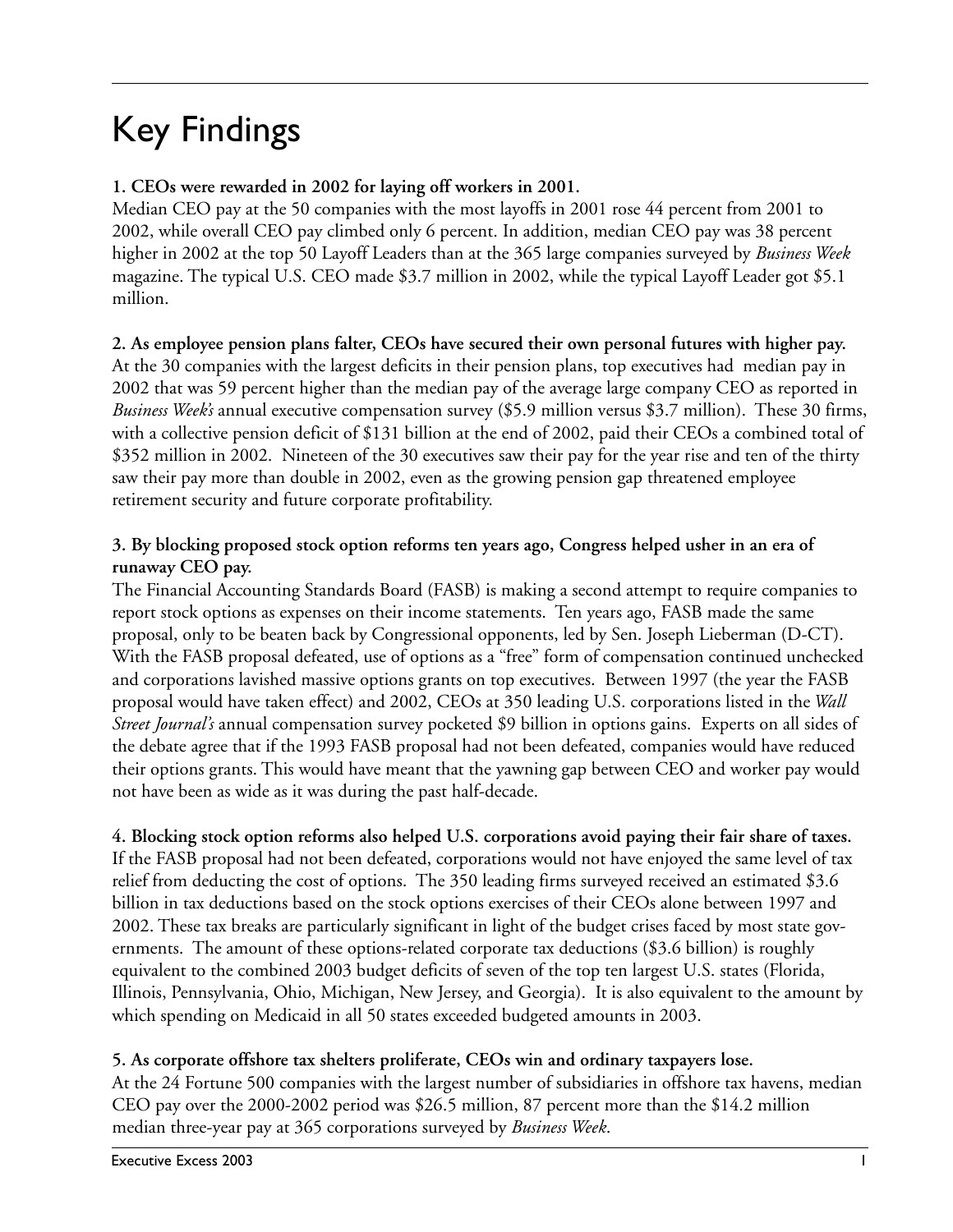### **6. The CEO-Worker wage gap persists.**

Despite drops in average CEO pay from 2000 to 2002, the CEO-worker pay gap of 282-to-1 is nearly seven times as large as the 1982 ratio of 42-to-1. If the average annual pay of production workers had risen at the same rate since 1990 as it has for CEOs, their 2002 annual earnings would have been \$68,057 instead of \$26,267. If the federal minimum wage, which stood at \$3.80 an hour in 1990, had grown at the same rate as CEO pay, it would have been \$14.40 in 2002 instead of \$5.15.

### **7. There is a growing movement demanding reform, and there are many viable reform options that could be implemented:**

- Require that stock options be expensed.
- End taxpayer subsidies for excessive compensation, whether in cash or stock.
- End taxpayer subsidies for gold-plated pensions.
- Protect workers by requiring more realistic pension accounting.
- Ban companies from offering executive perks not broadly available to employees.
- Improve plain-English disclosure standards of executive compensation.
- Require shareholder approval of extraordinary executive severance and retirement packages.
- Increase barriers to selling based on insider information.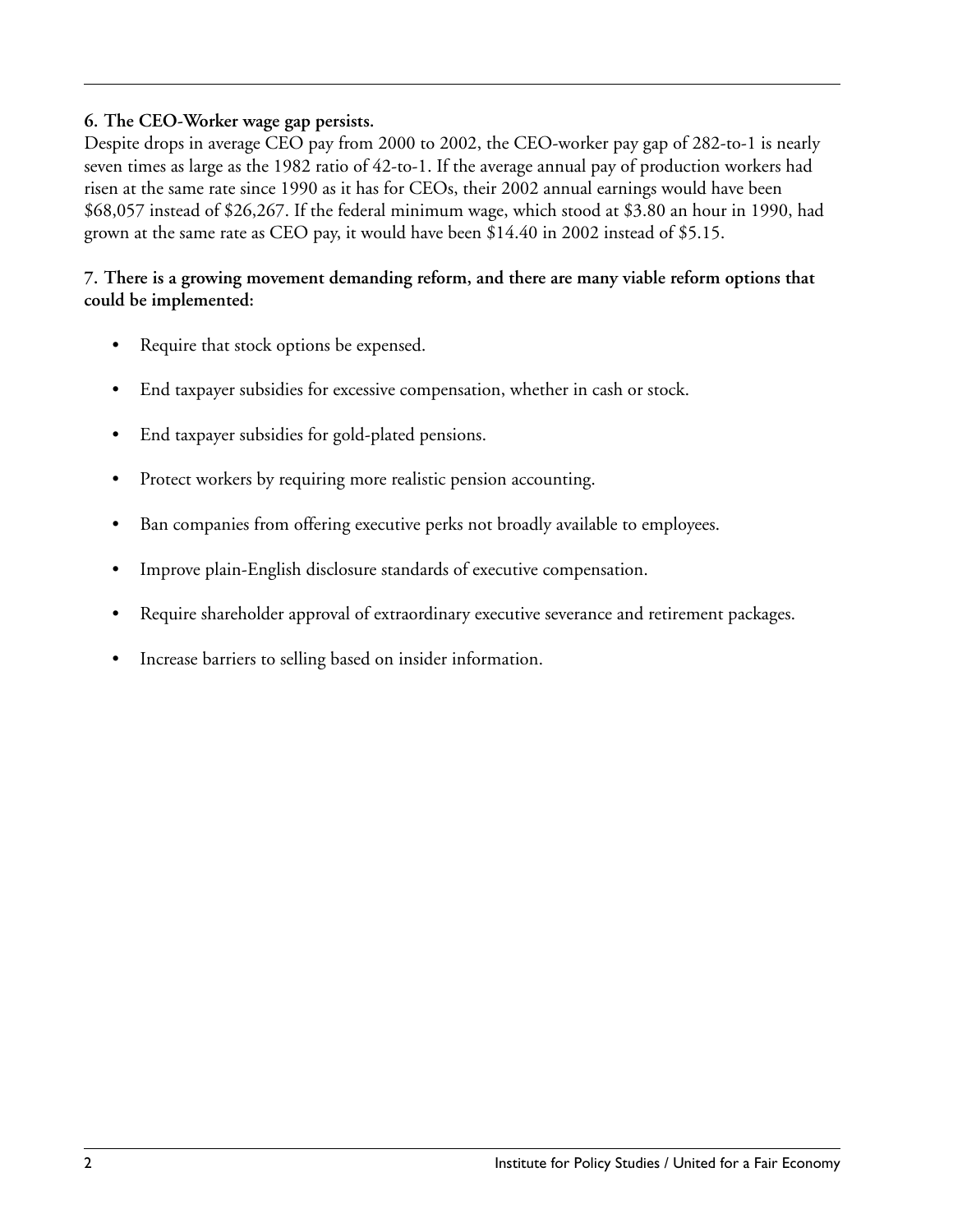## Introduction

Since we began tracking executive pay 10 years ago, the public image of CEOs has risen and fallen, roughly in tandem with the economy. In the early 1990s, with the economy in recession, CEOs and their lavish pay packages were a potent political issue, the object of scorn from presidential candidates and members of Congress alike. In the late 1990s, as the stock market took off, CEOs became modern-day heroes. Few really seemed to mind that CEO pay was rising much faster than worker pay, much faster even than corporate profits or the stock market.

Our CEO pay reports detailed these trends, and as well we focused on the pay premiums that flowed to CEOs who headed up corporations that laid off workers, shifted jobs overseas, or reduced their federal tax bills to less than zero. Meanwhile, the business press noted with increasing alarm the fact that CEO compensation bore no relationship to company performance. But as stock portfolios swelled in the late 1990s and new investors were enticed into equity markets, skepticism about a CEO's motives usually took a back seat to the irrational exuberance of a stock market bubble.

Some investors grumbled when a down year for the stock market in 2000 did nothing to stem the growth in CEO pay, but the view that CEOs in general were fairly paid remained prevalent until the accounting scandals of 2002 demonstrated that the late 1990s stock market boom was built on a foundation of fantasy and lies. In retrospect, given the poisonous incentives to cook the books that were set up by stock options, our annual reports on skyrocketing CEO pay in the late 1990s were actually warning lights on the dashboard – indicators that something was seriously wrong in the economy, and an example of how rising inequality and economic instability go hand-in-hand.

The accounting scandals had a profound effect on public attitudes toward CEOs and executive pay. A Harris poll taken in October 2002 found that "87 percent of all adults believe that most top company managers are paid more than they deserve, and that they become rich at the expense of ordinary workers." The poll also found that two-thirds of respondents believed that rewards in the workplace were distributed less fairly than they had been five years before.<sup>1</sup>

This year, we shine our CEO pay spotlight on four areas. First, in the midst of the weakest economic recovery on record in terms of jobs, we find that CEOs who announce major layoffs are well rewarded in the following year, indicating that CEOs continue to win as workers lose.

Another way CEOs win while workers lose is found in the state of the nation's private pension programs, which as a whole are seriously underfunded. While the employees of companies with inadequate pension reserves face an uncertain retirement, their bosses are earning significantly more than typical CEOs.

*Our reports on skyrocketing CEO pay in the late 1990s were actually warning lights on the dashboard – indicators that something was seriously wrong in the economy.*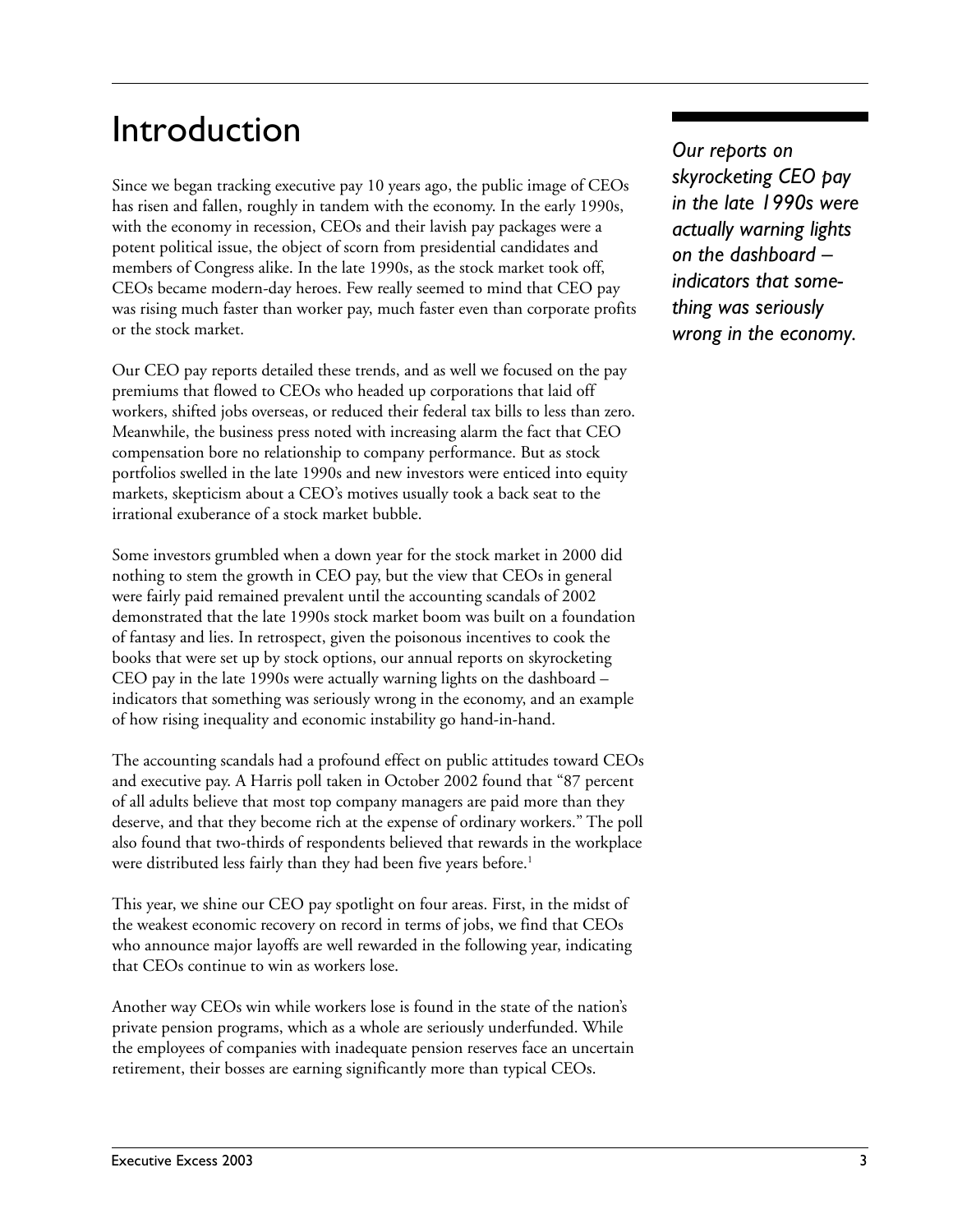*Stock options – the leading cause of the CEO pay explosion and a potent incentive for book-cooking – continue to provide corporations with a huge tax write-off.*

Next, we turn to the problem of corporations not paying their fair share of the cost of government. Even as state and federal governments bleed red ink, the corporate tax burden has dropped to its lowest level since World War II. Stock options – the leading cause of the CEO pay explosion and a potent incentive for book-cooking — continue to provide corporations with a huge tax write-off, even though they are not required to be carried as an expense on financial statements. The lost tax revenue due to the use of stock options is substantial, and had this loophole been closed, it could have reduced the need to cut important government services or raise taxes on other taxpayers.

We also look at another leading corporate tax dodge, the offshore tax haven, and find that the 24 Fortune 500 companies with the most subsidiaries in offshore tax havens pay their CEOs 87 percent more than the typical CEO.

The report concludes with a summary of initiatives and recommendations designed to strengthen our nation's economy and democracy by reducing the extreme economic disparity between corporate executives and the rest of us.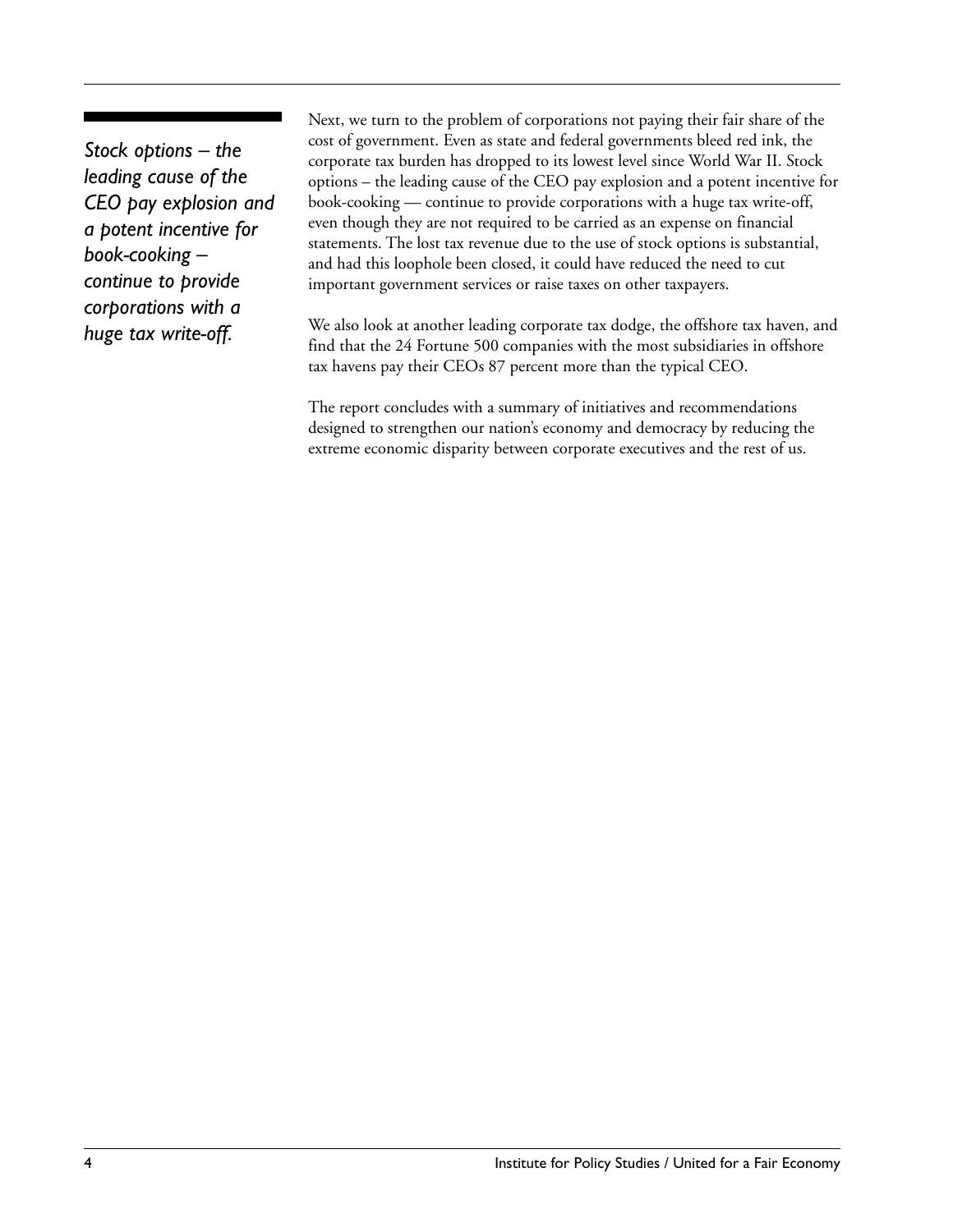## 1. Layoff Leaders: Pink Slips and Piles of Gold

The business-cycle arbiters at the National Bureau of Economic Research recently announced that the recession that began in March 2001 ended just eight months later, in November of that year.

Tell that to the millions of unemployed Americans who have been unable to find work as companies continue to slash payrolls. Although the recession officially ended in November 2001, employers have cut 1.2 million privatesector jobs since then – bringing the total job losses in the private sector to 3.2 million since the beginning of the recession. As far as "recoveries" go, this one is the most sluggish on record.

*CEOs who lay off workers earned significantly more than their peers in the year after the layoff announcement.*

The picture is different when viewed from the executive suites of some of America's largest corporations, particularly those firms that have announced layoffs. In our investigation of the 50 firms that announced the most layoffs in 2001, we found that CEOs who lay off workers earned significantly more than their peers in the year after the layoff announcement.

In previous years, we have examined executive compensation levels in the same year in which CEOs announced large layoffs. This year we looked at pay in the year *after* the layoff to assess whether the CEOs were in effect rewarded for cutting jobs.

The results were striking. Median CEO pay at the 50 corporations that announced the most layoffs in 2001 rose 44 percent from 2001 to 2002, more than seven times as fast as the 6 percent increase in median CEO pay at the 365 companies surveyed by *Business Week* magazine. Median 2002 CEO pay at the 2001 layoff leaders was \$5.1 million, 38 percent higher than the *Business Week* median of \$3.7 million.

All told, the top 50 job-cutting CEOs pulled down more than \$570 million in 2002, the year after they collectively slashed over 465,000 jobs (see Table 1.1).







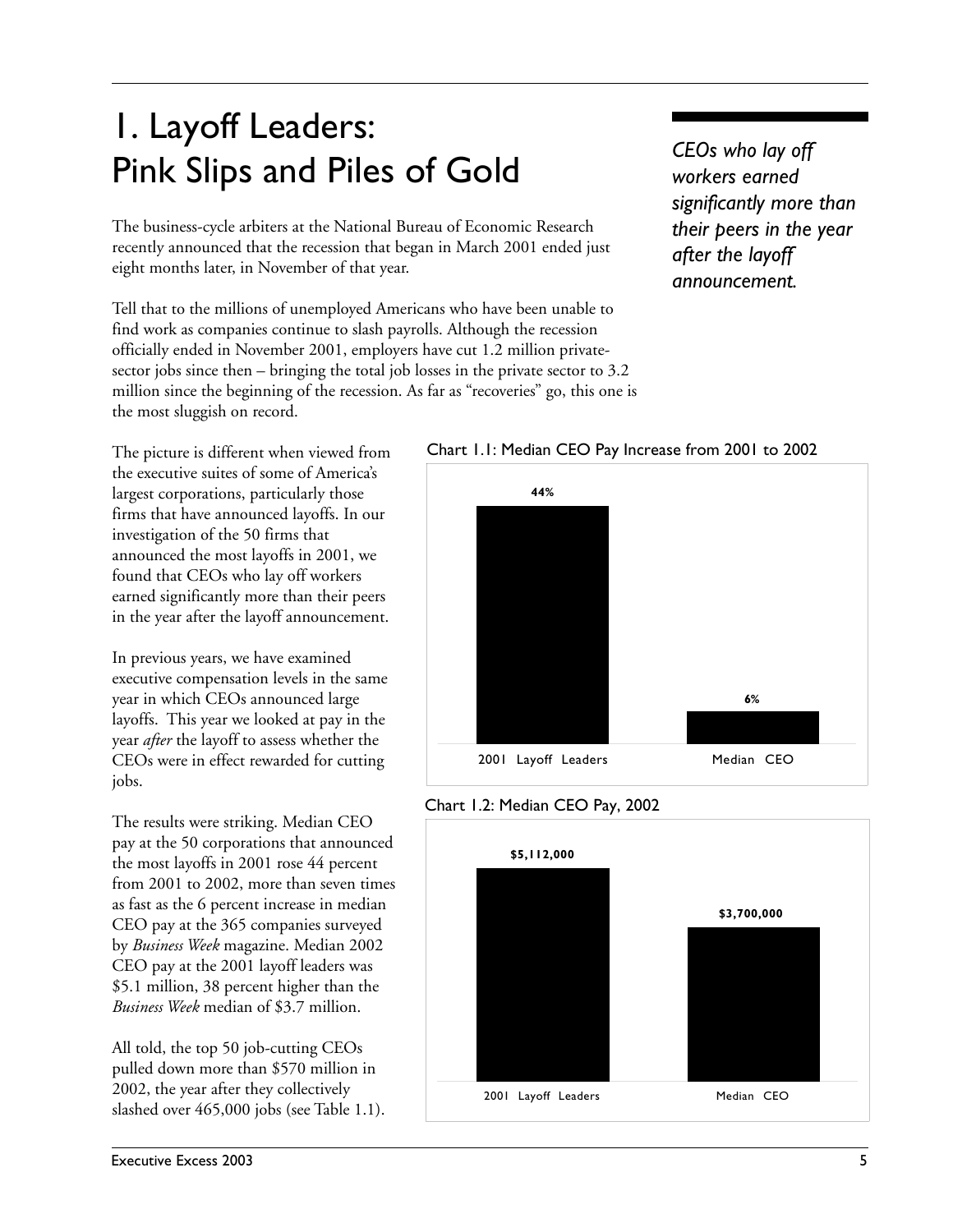|                               | Announced    |                              | <b>CEO Pay in Thousands</b> |                | Change in        | Percent |
|-------------------------------|--------------|------------------------------|-----------------------------|----------------|------------------|---------|
| Company                       | 2001 Layoffs | <b>CEO</b>                   | 2001                        | 2002           | <b>Thousands</b> | Change  |
| Hewlett-Packard               | 25,700       | C.S. Fiorina                 | \$1,242                     | \$4,114        | \$2,872          | 231%    |
| Motorola                      | 36,224       | C.B. Galvin                  | 4,012                       | 3,357          | $-655$           | $-16%$  |
| JDS Uniphase                  | 24,000       | J. Straus                    | 150,817                     | 506            | $-150,311$       | $-100%$ |
| Solectron                     | 22,099       | K. Nishimura                 | 4,459                       | 972            | $-3,487$         | $-78%$  |
| Boeing                        | 21,285       | P.M. Condit                  | 3,929                       | 4,145          | 216              | 5%      |
| Dana                          | 21,250       | J.M. Magliochetti            | 2,034                       | 1,433          | $-601$           | $-30%$  |
| Delta Air Lines               | 17,400       | L.F. Mullin                  | 2,179                       | 4,688          | 2,509            | 115%    |
| Cisco Systems                 | 14,000       | J.T Chambers                 | 268                         | 0              | $-268$           | $-100%$ |
| VF                            | 13,000       | M.J. McDonald                | 3,616                       | 2,756          | $-860$           | $-24%$  |
| <b>Continental Airlines</b>   | 12,000       | G. Bethune                   | 4,185                       | 7,628          | 3,443            | 82%     |
| Delphi                        | 11,638       | J.T. Battenberg III          | 2,831                       | 4,739          | 1,908            | 67%     |
| <b>Northwest Airlines</b>     | 11,500       | R. H. Anderson               | 1,568                       | 2,763          | 1,195            | 76%     |
| Tyco                          | 11,300       | L.D. Kozlowski               | 36,343                      | 71,038         | 34,695           | 95%     |
| <b>Verizon Communications</b> | 10, 170      | I.G. Seidenberg              | 10,357                      | 6,637          | $-3,720$         | $-36%$  |
| Starwood Hotels & Resort      | 10,000       | <b>B.</b> Sternlicht         | 3,185                       | 5,122          | 1,937            | 61%     |
| Procter & Gamble              | 9,735        |                              |                             | 8,547          | 6,689            | 360%    |
|                               | 9,500        | A.G. Lafley<br>K.I. Chenault | 1,858<br>23,728             |                |                  | $-23%$  |
| American Express              |              |                              |                             | 18,233         | $-5,495$         |         |
| Corning                       | 8,770        | J.W. Loose                   | 4,734                       | 10,829         | 6,095            | 129%    |
| J.P. Morgan Chase             | 8,150        | W.B. Harrison, Jr.           | 22,141                      | 11,405         | $-10,736$        | $-48%$  |
| Eastman Kodak                 | 8,100        | D.A. Carp                    | 4,582                       | 7,649          | 3,067            | 67%     |
| Agilent Technologies          | 8,000        | E.W. Barnholt                | 942                         | 925            | $-17$            | $-2%$   |
| Gateway                       | 8,000        | T. Waitt                     | 1,658                       | 16             | $-1,642$         | -99%    |
| Sears Roebuck                 | 7,300        | A.J. Lacy                    | 2,199                       | 2,863          | 664              | 30%     |
| Sara Lee                      | 7,260        | C.S. McMillan                | 3,454                       | 7,962          | 4,508            | 131%    |
| Alcoa                         | 6,800        | A.J. Belda                   | 12,569                      | 5,572          | $-6,997$         | $-56%$  |
| <b>SBC Communications</b>     | 6,500        | E.E. Whitacre, Jr.           | 24,932                      | 8,451          | $-16,481$        | $-66%$  |
| Textron                       | 6,100        | L.B. Campbell                | 7,632                       | 4,684          | $-2,948$         | -39%    |
| Sprint                        | 6,000        | W.T. Esrey                   | 1,442                       | 2,193          | 751              | 52%     |
| Interpublic Group             | 5,804        | J. Dooner, Jr.               | 3382                        | 6,817          | 3,435            | 102%    |
| <b>EMC</b>                    | 5,700        | J.M. Tucci                   | 1,700                       | 1,675          | $-25$            | -1%     |
| <b>ADC Telecom</b>            | 5,500        | R. R. Roscitt                | 2,180                       | 5,102          | 2,922            | 134%    |
| Merrill Lynch                 | 5,429        | D.H. Komansky                | 37,702                      | 12,472         | $-25,230$        | $-67%$  |
| Charles Schwab                | 5,400        | C.R. Schwab                  | 3,810                       | 1,916          | $-1,894$         | $-50%$  |
| J.C. Penney                   | 5,391        | A. Questrom                  | 3,454                       | 7,258          | 3,804            | 110%    |
| Intel                         | 5,000        | C. Barrett                   | 19,176                      | 19,251         | 75               | 0%      |
| 3M                            | 5,000        | W.J. McNerney                | 3,754                       | 4,801          | 1,047            | 28%     |
| United Technologies           | 5,000        | G. David                     | 22,636                      | 9,664          | $-12,972$        | $-57%$  |
| <b>Applied Materials</b>      | 4,700        | J. Morgan                    | 817                         | 854            | 37               | 5%      |
| Citigroup                     | 4,700        | S.I. Weill                   | 42,613                      | 13,364         | $-29,249$        | $-69%$  |
| Dow Chemical                  | 4,500        | M.D. Parker                  | 1,090                       | 1,550          | 460              | 42%     |
| Aetna                         | 4,400        | J.W. Rowe                    | 3,403                       | 8,927          | 5,524            | 162%    |
| <b>AOL Time Warner</b>        | 4,380        | G. M. Levin                  | 1,238                       | 21,195         | 19,957           | 1612%   |
| 3Com Corporation              | 4,370        | <b>B.</b> Claflin            | 3,864                       | 1,791          | $-2,073$         | -54%    |
| BellSouth                     | 4,200        | F.D. Ackerman                | 3,054                       | 5,364          | 2,310            | 76%     |
| Sun Microsystems              | 4,200        | S.G. McNealy                 | 2,327                       | 25,885         | 23,558           | 1012%   |
| Xerox                         | 4,000        | A. Mulcahy                   | 3,494                       | 5,172          | 1,678            | 48%     |
| DuPont                        | 4,000        | C.O. Holliday, Jr.           | 1,085                       | 3,285          | 2,200            | 203%    |
| Coca-Cola                     | 4,000        | D.N. Daft                    | 55,004                      | 5,681          | $-49,323$        | -90%    |
| <b>Emerson Electric</b>       | 4,000        | D.N. Farr                    | 7,940                       |                | $-3,678$         | -46%    |
| International Paper           | 3,797        | J.T. Dillon                  | 3,876                       | 4,262<br>8,615 | 4,739            | 122%    |
| Total                         | 465,252      |                              |                             | \$570,495      |                  |         |
|                               |              |                              |                             |                |                  |         |
| Median                        |              |                              | \$3,555                     | \$5,112        | \$1,557          | 44%     |
| <b>Business Week Median</b>   |              |                              | \$3,491                     | \$3,700        | \$209            | 6%      |
| <b>Difference</b>             |              |                              | 2%                          | 38%            |                  |         |

#### Table 1.1: CEO Pay at the 50 Companies with the Most Layoffs Announced in 2001

**Source:** Forbes.com Layoff Tracker, "Executive Pay," *Business Week,* April 21, 2003 and April 15, 2002, corporate proxy statements filed with the Securities and Exchange Commission. CEO Pay includes salary, bonus, "other compensation," restricted stock awards, long-term incentive payouts, and the value of stock options exercised.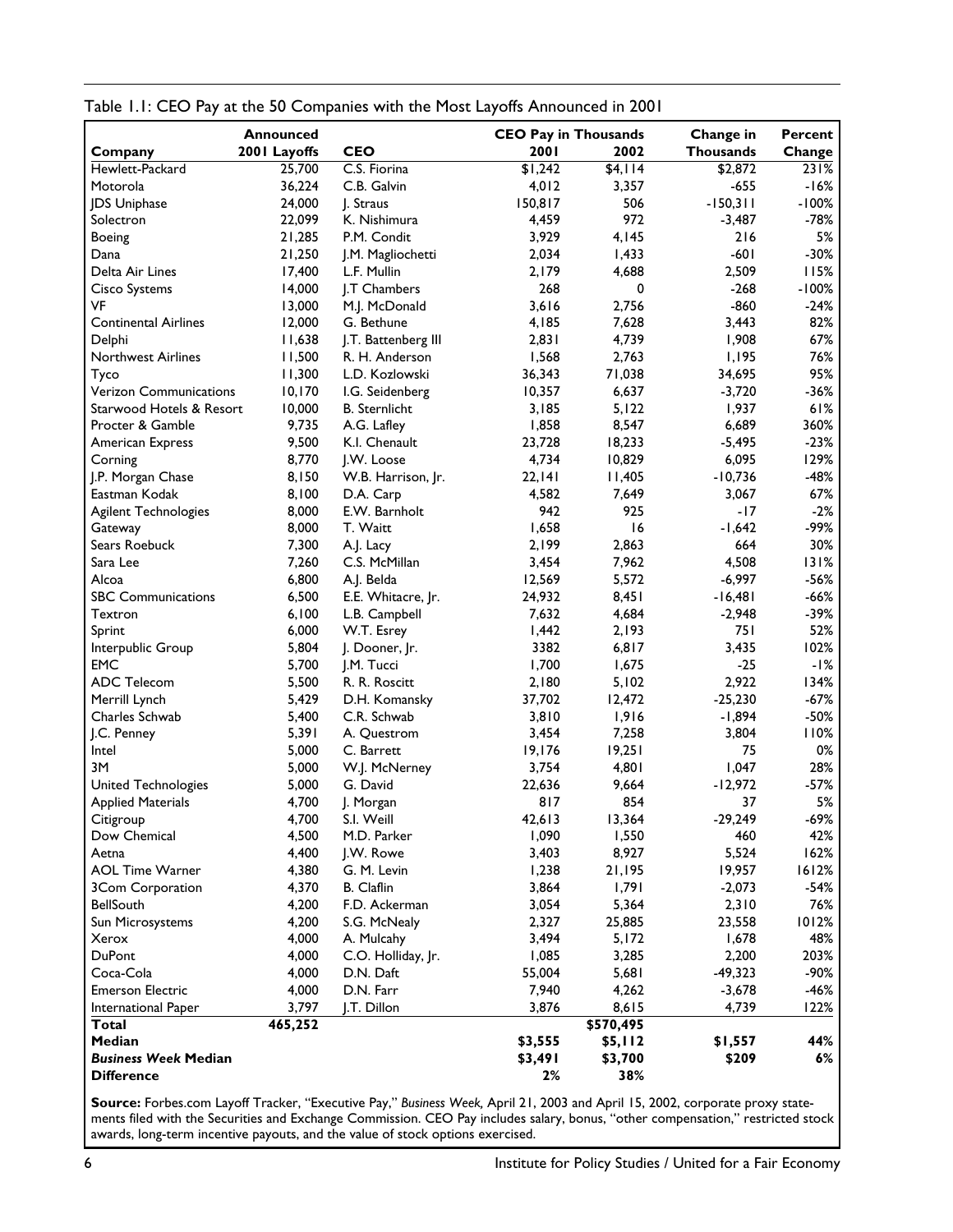The Top Layoff Leader in terms of job cuts was Carly S. Fiorina at Hewlett-Packard. Fiorina laid off 25,700 workers in 2001, and then saw her pay jump 231 percent, from \$1.2 million in 2001 to \$4.1 million in 2002.

The Top Layoff Leader in terms of 2002 pay was Tyco's Dennis Kozlowski, who took home over \$71 million in 2002 even though he was forced out in disgrace in June of that year. In 2001, Tyco had laid off 11,300 workers. Kozlowski also came out on top in terms of dollar pay increase. In 2002, his pay jumped to \$71.0 million, from \$36.3 million in 2001.

The Top Layoff Leader in terms of percentage pay increase was AOL Time Warner's Gerald M. Levin, who presided over 4,380 layoffs in 2001. Levin's pay increased a staggering 1,612 percent, from \$1.2 million in 2001 to \$21.2 million in 2002.

The spectacle of CEOs rewarding themselves while workers suffered once garnered little notice in the mainstream media. But times are changing. In July 2003, the self-styled "capitalist tools" at *Forbes* magazine posted on their website "Seven Ways to Solve the Executive Pay Mess," a set of recommendations that had come out of a conference of corporate governance experts. Item number 6 read as follows:

> "It doesn't look great to have the boss raking in a big raise when there are layoffs or pay cuts down the line. Impose a wage freeze or even a cut for the chief executive."2

Just such a recommendation has been made repeatedly by shareholder activists and in earlier editions of this Executive Excess report. It is heartening that corporate governance experts and business publications like *Forbes* are beginning to get the message.

*Carly S. Fiorina at Hewlett-Packard laid off 25,700 workers in 2001 and then saw her pay jump 231 percent in 2002.*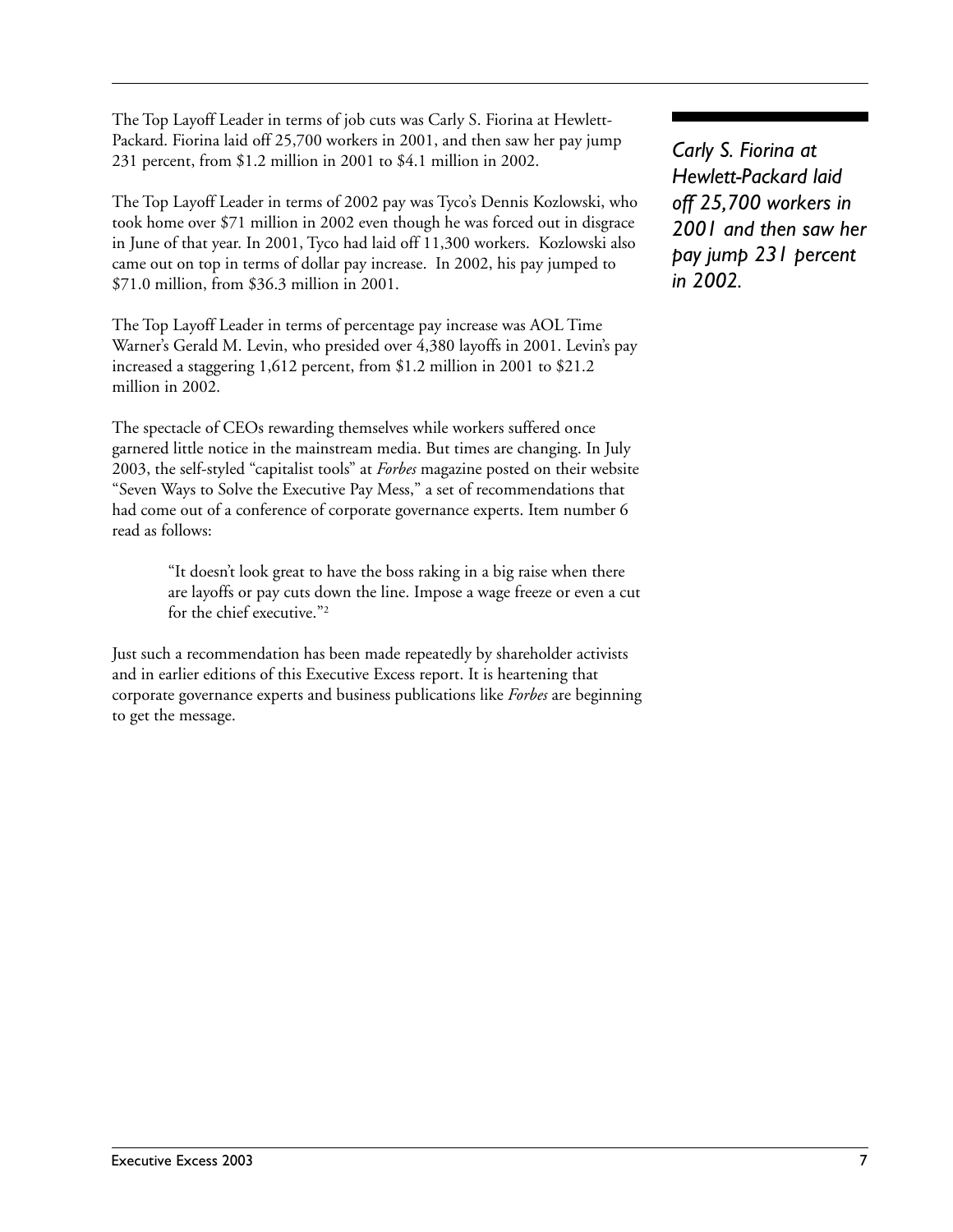## *Corporate executives are exploiting a faulty pension accounting system to reap massive personal rewards while making their workers' economic futures more precarious.*

## 2. A Pension Deficit Disorder

There's a crisis in the nation's pension system. "The pension bomb is ticking – and could ultimately explode in a savings-and-loan-like crisis," warns economist Robert Samuelson.3 The government's General Accounting Office has labeled the Pension Benefits Guaranty Corporation (PBGC), the federal agency that insures the nation's private pensions, "high risk" and in need increased of attention from Congress.4

Three years of stock market losses combined with a highly misleading (but perfectly legal) pension accounting system have left the nation's largest pension funds with \$300 billion more in liabilities than assets, up from a \$23 billion deficit in 1999, according to the PBGC.<sup>5</sup> Such a deficit threatens workers' future

#### **Pensions: History and Terms**

The steady rise in workers covered by pensions in the period following World War II held the promise of more secure and comfortable retirements than had been previously known. In these traditional pension plans, known as **defined benefit pension plans,** the company set aside enough money to assure the retiree a fixed monthly payment, based on final salary and years of service. The risk of the gyrations of the bond and stock markets was borne by the company, not the worker.

In 1978, Congress created **401(k) plans,** allowing workers to set aside pre-tax money for their retirement. Companies offering these plans agreed to provide a fixed percentage of each covered worker's pay. Hence, these plans are known as **defined contribution** plans. Unlike the defined benefit plan, where the company bears the financial risk of assuring the employees guaranteed monthly benefit, in a defined contribution plan the employee bears the risks and rewards associated with the market. The funds available at the time of retirement are uncertain.

Over the last 25 years, the number of workers covered by defined benefit plans has shrunk to 19 percent of the workforce, while the number of workers covered by 401(k) type defined contribution plans has grown to 26 percent of the workforce.<sup>12</sup> More than 50 million American workers are not covered by any private pension.

The federal **Pension Benefits Guaranty Corporation** was established to insure workers covered by defined benefit plans. The U.S. General Accounting Office recently reported that this important worker protection program is at "high risk" noting that a \$9.7 billion surplus in the insurance fund in 2000 dissolved into a \$3.6 billion deficit by 2002.<sup>13</sup>

retirement security, the fiscal stability of the PBGC, and the economic growth of America's largest businesses.

Corporate sponsors of these pension plans want to lay all of the blame of the pension predicament at the door of the poorly performing stock market. In reality, corporate executives are more to blame for exploiting a faulty pension accounting system that allows them to continue to reap massive personal rewards while making their workers' economic futures more precarious. Present accounting rules give corporate managers wide latitude in setting several important variables that not only determine the long-term health of the pension plan, but also the short-term impact of pension assets on short-term corporate earnings.

Pension accounting rules adopted by Congress in 1985 allow companies to report their anticipated pension fund earnings as income. The rapid rise of the stock market during the 1990s made pension earnings a key component of many companies' profitability. For instance, in 1999, the last year the stock market was up for the year, General Electric booked \$1.38 billion of pension income in their earnings. This accounted for 9 percent of the company's operating profits for the year. Other firms recorded pension gains that represented an even larger share of operating earnings: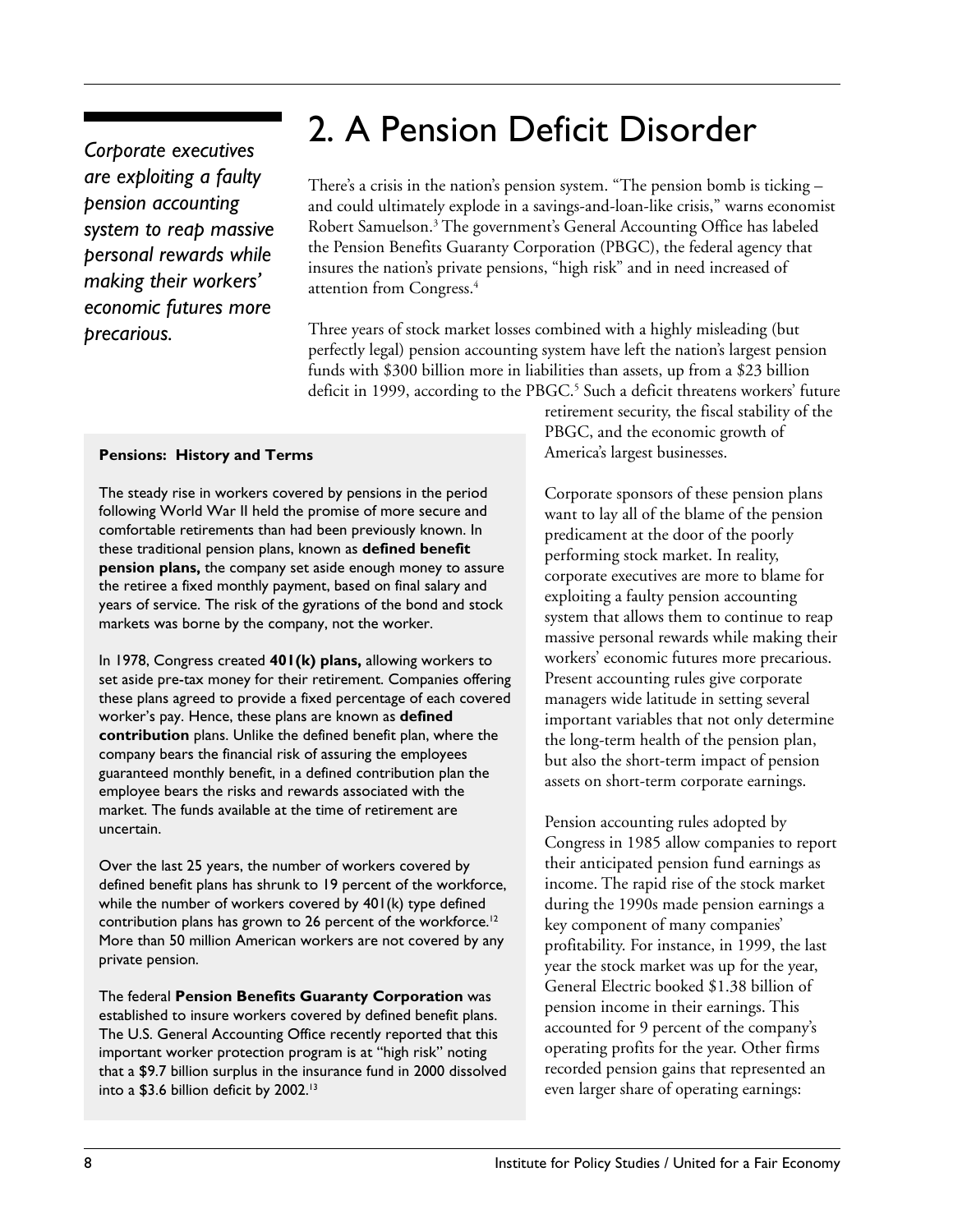Lucent Technologies (11 percent), Northrop Grumman (36 percent) and USX  $(108$  percent).<sup>6</sup>

Though these pension gains were reported as income, they were very different from other income reported by the company. While corporate income is generally thought of as money that can be used for other things – buying new equipment, investing in research, acquiring another business – pension income affords none of these opportunities as it is money held in trust for the benefit of the company's workers. Nonetheless, pension income inflated corporate earnings reports and thus was one of the factors underlying the explosion of executive pay in the 1990s.

The level of pension income a company reports has more to do with the assumptions that are made about the long-term return of plan assets than the actual performance of the funds. Thus over the last three years, while U.S. equity markets were reporting double digit declines, the typical U.S. pension fund was assuming annual rates of return of 9 percent or more. This sharp contrast between assumptions and reality was a key contributor to today's crisis.

The pension problem has reached such a level of severity that Congress has become involved in crafting a solution. Unfortunately, the leading proposal seeks to fix the problem by legislatively pronouncing that market returns will be far greater than expected by many savvy investors. While the average S&P 500 company is still assuming a 9.2 percent long-term return on its pension assets, America's favorite investor Warren Buffett recently lowered the expected return on Berkshire Hathaway's pension plan to just 6.5 percent. This debate is far from academic: Each 0.5 percent reduction in expected returns will increase the pension costs of the S&P 500 companies by \$5 billion, according to David Zion, pension accounting analyst with Credit Suisse First Boston. The nation's most conservatively run pension fund – Social Security – assumes a long-term rate of return of just 6 percent. If the Social Security trustees assumed the same high return rates as corporations, concerns about the long-term health of Social Security would significantly diminish, while concerns about private pensions would remain.

Another important cause of the current crisis is the nation's Employment Retirement Income Security Act (ERISA) law, which requires that companies only make contributions to their pension plans if the plan's assets fall below 90 percent of their expected future liabilities. Thus, with strong market returns and overly-optimistic assumptions about future financial returns, most of the S&P 500 companies enjoyed periods during the 1990s when they did not have to make any pension contributions whatsoever. For instance, General Electric, one of the few remaining overfunded pension funds, has not contributed any money to its pension fund since 1988.

Logic dictates that it makes sense to set aside funds for workers' future wellbeing when times are good and profits plentiful. Current pension laws provide the exact opposite incentive: make no contributions when times are good, which serves to boost reported earnings even further, until markets turn

*Pension income inflated corporate earnings reports and thus was one of the factors underlying the explosion of executive pay in the 1990s.*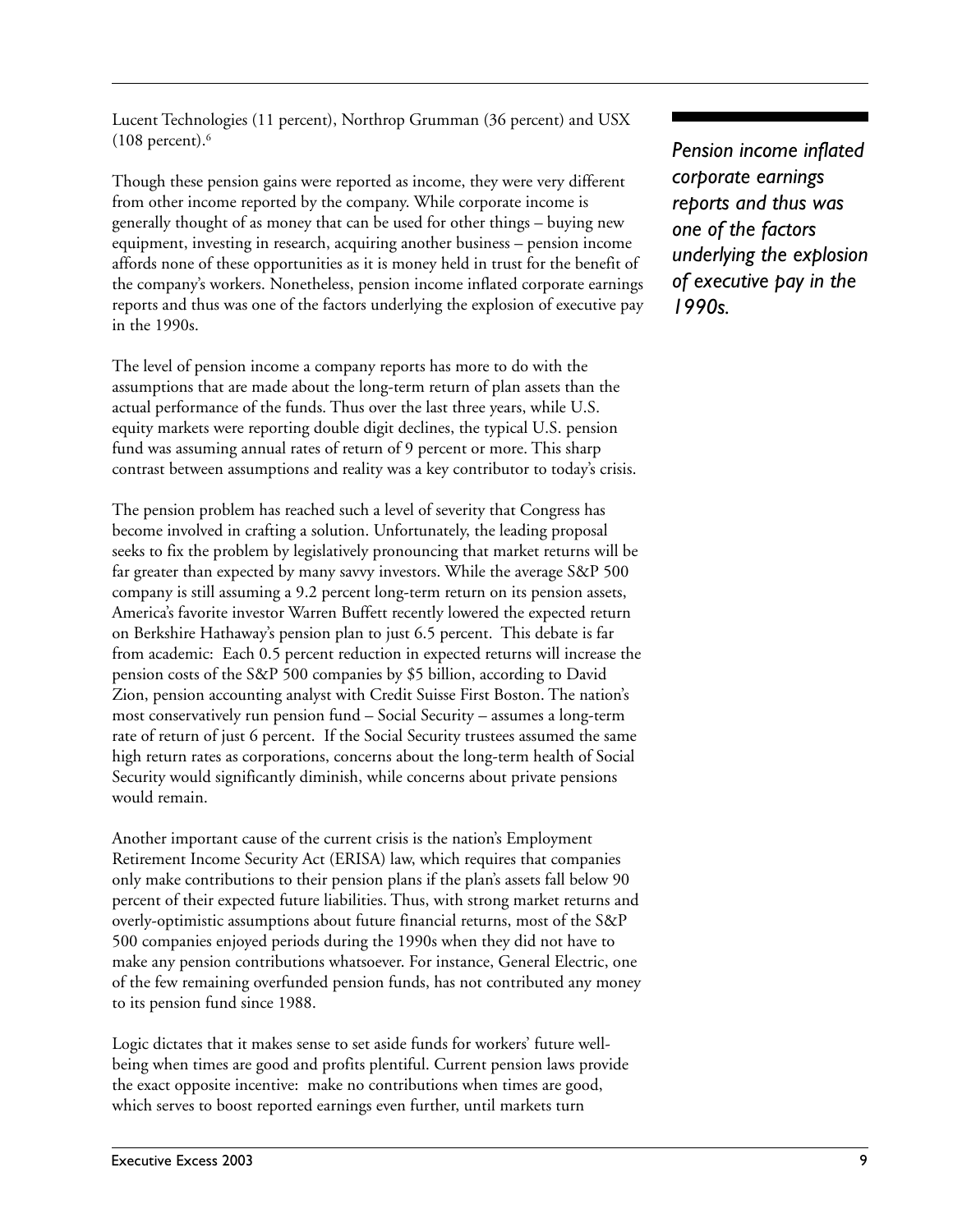*Executives at the 30 companies with the most underfunded pension plans enjoyed median pay of \$5.9 million in 2002, 59 percent more than the \$3.7 million median pay of the typical large company CEO.*

downward, profits contract and pension euphoria turns into the predictable crisis that we now face. Now with corporate earnings weak, companies need to infuse hemorrhaging pension plans with cash, creating a further drag on already faltering earnings. In 2002, U.S. corporations pumped \$41 billion into pension coffers, an amount four times greater than the previous year, according to California-based Wilshire Associates.7

While many companies enjoyed pension funding holidays in the 1990s, a few went further and legally raided pension assets for corporate uses, and in the process contributed to transforming previously well-funded pension plans into some of America's most underfunded pensions. Lucent Technologies withdrew \$800 million from its then-overfunded pension in 2001 and 2002 to pay severance benefits to 54,000 laid-off workers. DuPont withdrew more than \$1 billion to pay for retiree health benefits between 1997 and 2000. IBM used \$18.4 million to pay consulting fees to convert its defined benefit pension plan to a highly controversial cash balance plan. A federal judge recently found that IBM's cash balance pension plan illegally discriminates against older workers because it sharply reduces the pension benefits veteran workers expected to receive. 8

#### **Bailing out the Yachts**

In this perfect storm of poor accounting practices, plummeting stock market returns, and tattered corporate earnings, we see corporations working hard to bail out the yachts that carry executives, while the rafts carrying workers are pounded by waves of uncertainty.



We examined 2002 executive pay at the 30 companies with the most underfunded pension plans as identified by David Bianco of UBS Investment Research<sup>9</sup> and found that these executives had a median pay of \$5.9 million, 59 percent more than the \$3.7 million median pay of the typical large company CEO as reported in *Business Week*'s annual executive compensation survey.

These 30 firms, with their collective pension deficit of \$131 billion at the end of 2002, collectively paid their CEOs \$352 million in 2002. Nineteen of the thirty executives saw their pay for the year rise and ten of the thirty saw their pay more than double in 2002, even as the growing pension gap threatened employee retirement security and future corporate profitability.

#### Chart 2.1: Median CEO Pay, 2002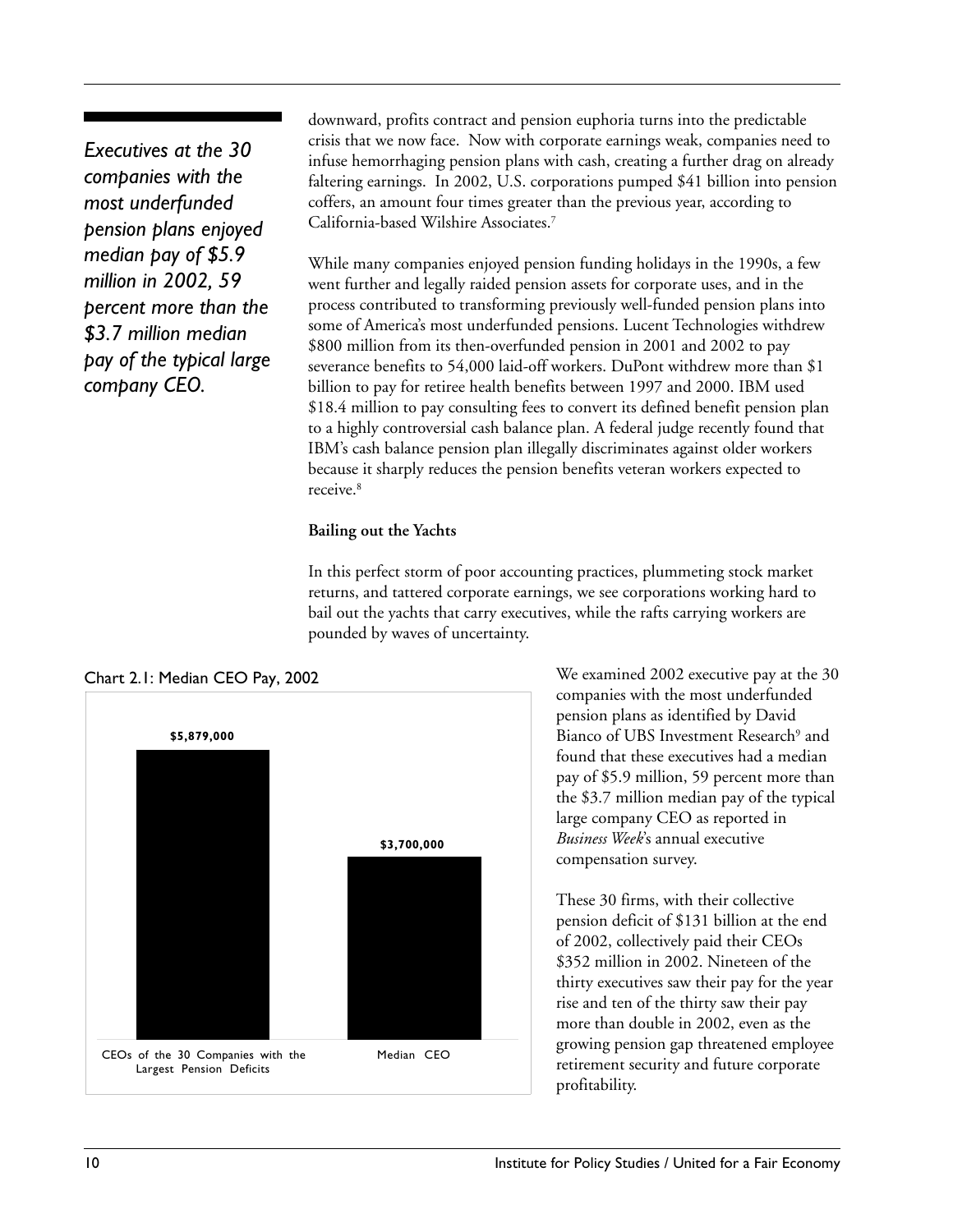|                                                                                                                                                                                                                                                                             | <b>Pension Deficit</b> | <b>2002 CEO Pay</b> |  |
|-----------------------------------------------------------------------------------------------------------------------------------------------------------------------------------------------------------------------------------------------------------------------------|------------------------|---------------------|--|
| Company                                                                                                                                                                                                                                                                     | in Millions            | in Thousands        |  |
| <b>General Motors</b>                                                                                                                                                                                                                                                       | \$25,440               | \$6,186             |  |
| <b>Ford Motor</b>                                                                                                                                                                                                                                                           | 15,611                 | 220                 |  |
| Exxon Mobil                                                                                                                                                                                                                                                                 | 11,331                 | 42,492              |  |
| Boeing                                                                                                                                                                                                                                                                      | 7,137                  | 4,145               |  |
| <b>IBM</b>                                                                                                                                                                                                                                                                  | 6,435                  | 22,701              |  |
| Delta Airlines                                                                                                                                                                                                                                                              | 4,907                  | 4,688               |  |
| <b>DuPont</b>                                                                                                                                                                                                                                                               | 4,445                  | 3,285               |  |
| Lockheed Martin                                                                                                                                                                                                                                                             | 4,257                  | 25,337              |  |
| Delphi                                                                                                                                                                                                                                                                      | 4,084                  | 6,855               |  |
| <b>United Tech</b>                                                                                                                                                                                                                                                          | 3,900                  | 9,664               |  |
| Altria                                                                                                                                                                                                                                                                      | 2,993                  | 34,799              |  |
| Northrup Grumman                                                                                                                                                                                                                                                            | 2.992                  | 9,222               |  |
| Raytheon                                                                                                                                                                                                                                                                    | 2,844                  | 8,922               |  |
| Hewlett Packard                                                                                                                                                                                                                                                             | 2,660                  | 4,114               |  |
| Chevron Texaco                                                                                                                                                                                                                                                              | 2,636                  | 4,702               |  |
| Pfizer                                                                                                                                                                                                                                                                      | 2,555                  | 10,330              |  |
| Dow                                                                                                                                                                                                                                                                         | 2,536                  | 4,856               |  |
| Exelon                                                                                                                                                                                                                                                                      | 2,459                  | 4,749               |  |
| <b>ConocoPhillips</b>                                                                                                                                                                                                                                                       | 2,320                  | 18,036              |  |
| Goodyear                                                                                                                                                                                                                                                                    | 2,228                  | 1,692               |  |
| 3M                                                                                                                                                                                                                                                                          | 2,110                  | 4,801               |  |
| Xerox                                                                                                                                                                                                                                                                       | 1,968                  | 5,172               |  |
| Caterpillar                                                                                                                                                                                                                                                                 | 1,894                  | 2,251               |  |
| Alcoa                                                                                                                                                                                                                                                                       | 1,829                  | 5,572               |  |
| Deere                                                                                                                                                                                                                                                                       | 1,816                  | 1,719               |  |
| Lucent                                                                                                                                                                                                                                                                      | 1,714                  | 14,221              |  |
| Tyco                                                                                                                                                                                                                                                                        | 1,693                  | 71,038              |  |
| Procter & Gamble                                                                                                                                                                                                                                                            | 1,638                  | 8,547               |  |
| International Paper                                                                                                                                                                                                                                                         | 1,527                  | 8,614               |  |
| Motorola                                                                                                                                                                                                                                                                    | 1,519                  | 3,357               |  |
| Total                                                                                                                                                                                                                                                                       | \$131,478              | \$352,288           |  |
| <b>Median</b>                                                                                                                                                                                                                                                               |                        | 5,879               |  |
| <b>Business Week Median</b>                                                                                                                                                                                                                                                 |                        | 3,700               |  |
| <b>Difference</b>                                                                                                                                                                                                                                                           |                        | 59%                 |  |
|                                                                                                                                                                                                                                                                             |                        |                     |  |
| Sources:                                                                                                                                                                                                                                                                    |                        |                     |  |
| Pension Deficits: David Bianco, "S&P 500 Pension Update: It's Not Over Yet!," UBS<br>Securities LLC, June 17, 2003.                                                                                                                                                         |                        |                     |  |
| CEO pay: "Executive Pay," Business Week, April 21, 2003 and corporate proxy state-<br>ments filed with the Securities and Exchange Commission. CEO Pay includes salary, bonus,<br>"other compensation," restricted stock awards, long-term incentive payouts, and the value |                        |                     |  |

Table 2.1: CEO Pay at the 30 Companies with the Largest Pension Deficits

*Three-fourths of all large companies currently have platinum-plated supplemental pensions for their executives.*

While the workers' pensions were sinking, many firms were busy rescuing their executives' pensions. This trend came to light earlier this year, when two airlines, AMR Corporation and Delta Airlines, each revealed they were secretly bankruptcy-proofing their executives' pensions while at the same time asking employees for billions of dollars of wage and benefit concessions in order to save the company. Executives of both firms encountered severe turbulence from employees after the platinum-plated retirement plans for executives were announced. Delta Airlines CEO Leo Mullin, who had orchestrated a \$45 million supplemental retirement program (SRP) contribution for the benefit of

of stock options exercised.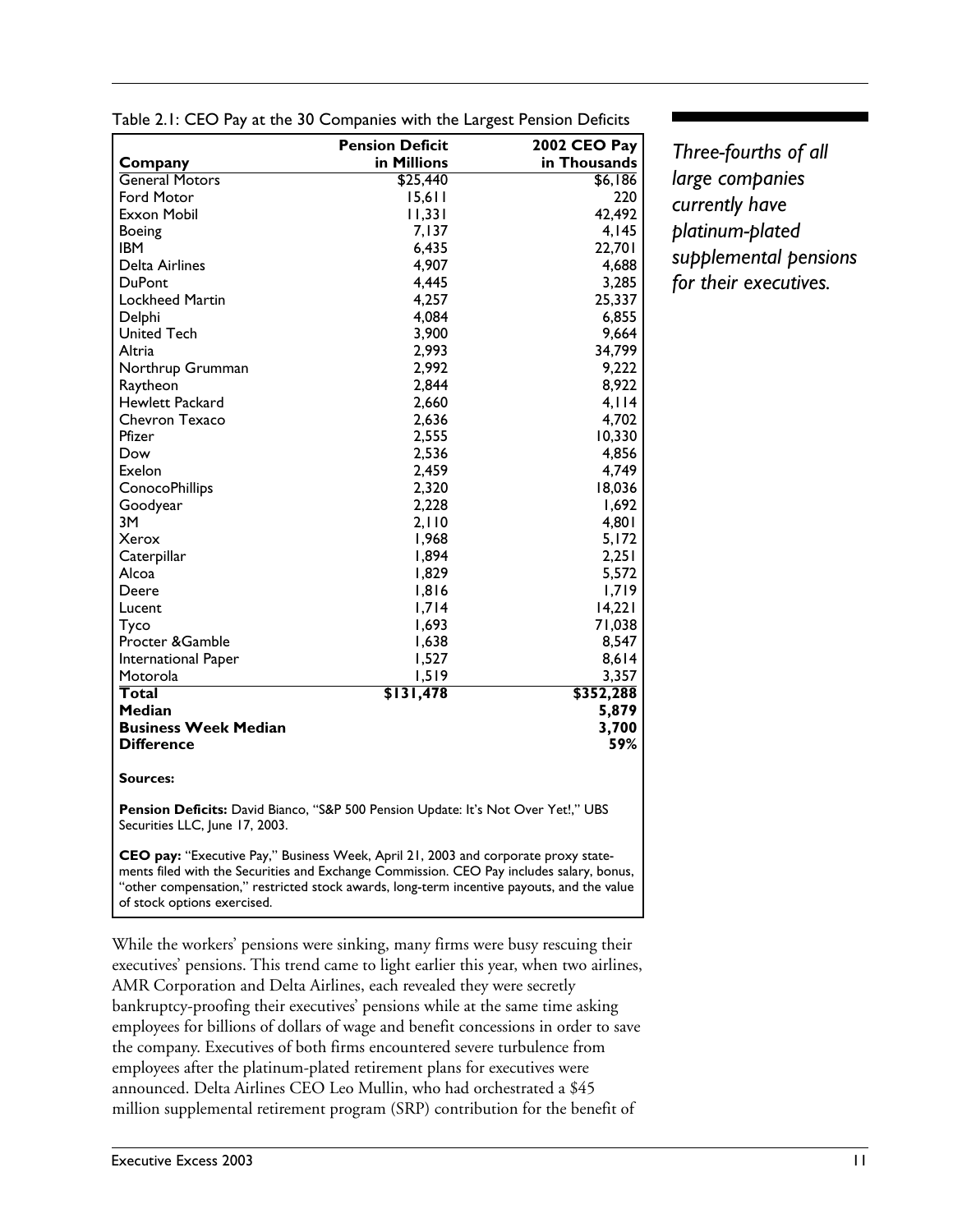*While workers' pensions were sinking, many firms were busy rescuing their executives' pensions.*

33 top Delta executives, was forced to give back a portion of his 2002 pay package and to renounce some of the future pay increases called for by his contract. After it was recently revealed that three executives were leaving despite the inducement of a bankruptcy-proof pension, another round of criticism forced Delta to reduce its SRP fund by an undisclosed amount in an effort to quiet the uproar. American's CEO Donald Carty was not so lucky: in order to quell the employee mutiny, Carty was forced to abandon ship and leave the company in disgrace.

While the situations at AMR and Delta are most widely known, the use of SRPs for executives is widening. Three-fourths of all large companies currently have platinum plated SRPs for their executives according to a survey of 200 Fortune 1000 companies conducted by Clark Consulting.<sup>10</sup> Among the companies with underfunded pension plans offering executive SRPs are Altria Group and Motorola, which added \$38 million to its SRP in 2002, while its employee pension plan was underfunded by a third.<sup>11</sup>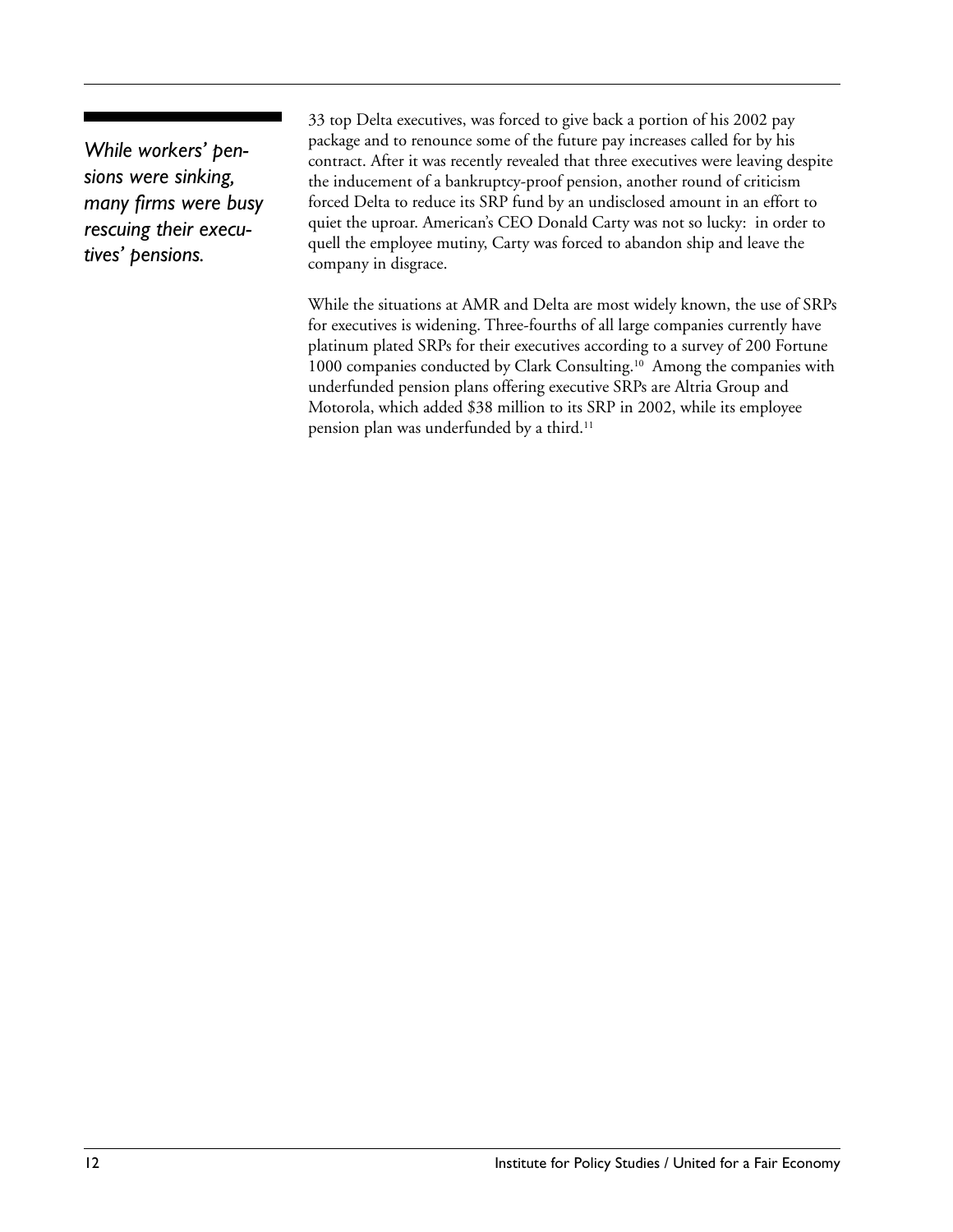## 3. The High Cost of Opting against Options Expensing

For the second time in a decade, the U.S. Congress is engaged in a fierce battle over the seemingly arcane issue of accounting standards related to stock options. By blocking reforms ten years ago, Congress helped usher in an era of runaway CEO pay and helped American corporations avoid paying their fair share of taxes. Unfortunately, the lessons of the past appear to have been lost on a number of key policymakers.

#### **A Decade-Long Battle over Options Accounting**

Under current rules, companies are not required to report stock option grants as expenses in their income statements, even though they can deduct the cost of options from their taxable income. The deduction is taken in the year when the options are "exercised," or cashed in. In 1993, the private sector group that writes U.S. accounting rules, the Financial Accounting Standards Board (FASB), announced plans to change that, arguing that if the estimated value of stock options was included, income statements would be "more relevant and representationally faithful."14

The FASB proposal set off a political firestorm. The business lobby, in particular the high-tech sector, which relies heavily on options, found strong allies in Congress. The champion of the anti-expensing cause on Capitol Hill was Sen. Joseph Lieberman (D-CT). Then-Chairman of the Securities and Exchange Commission, Arthur Levitt, who supported the FASB reform proposal, describes Lieberman as his most formidable foe in Congress.15 Lieberman introduced a bill that would have made options exempt from the FASB proposal. Even more significant, the bill would have stripped FASB's power by requiring that the SEC ratify every FASB decision. He also initiated a "Sense of the Senate" resolution that passed almost unanimously, denouncing the accounting board for considering the proposed change in rules. According to Levitt, the resolution was enough to give an "unmistakable signal that Lieberman had the votes to stop the FASB if it pushed ahead."16

*By blocking optionsaccounting reforms ten years ago, Congress helped usher in an era of runaway CEO pay and helped American corporations avoid paying their fair share of taxes.*

*Unfortunately, the lessons of the past appear to have been lost on a number of key policymakers.*

After about eight months of Congressional pressure, FASB backed down.

According to former FASB Chairman Dennis R. Beresford, "Faced with the strong possibility that its purpose would have been eliminated by this legislation, the FASB made a strategic decision to require companies to disclose the effect of stock options in a footnote to the financial statements but not record the expense in the income statement."17

**Stock options** give employees the right to buy company stock at a set price in the future. They often have an exercise period of up to ten years. If an employee has an option to buy stock for \$10 a share and exercises that option when the stock is trading at \$50 a share, the employee will owe the company \$10 a share and can sell the stock for a \$40 profit. Continuing the example, exercising 100,000 stock options would produce a \$4 million gain. Top executives get repeated megagrants of stock options producing megawealth.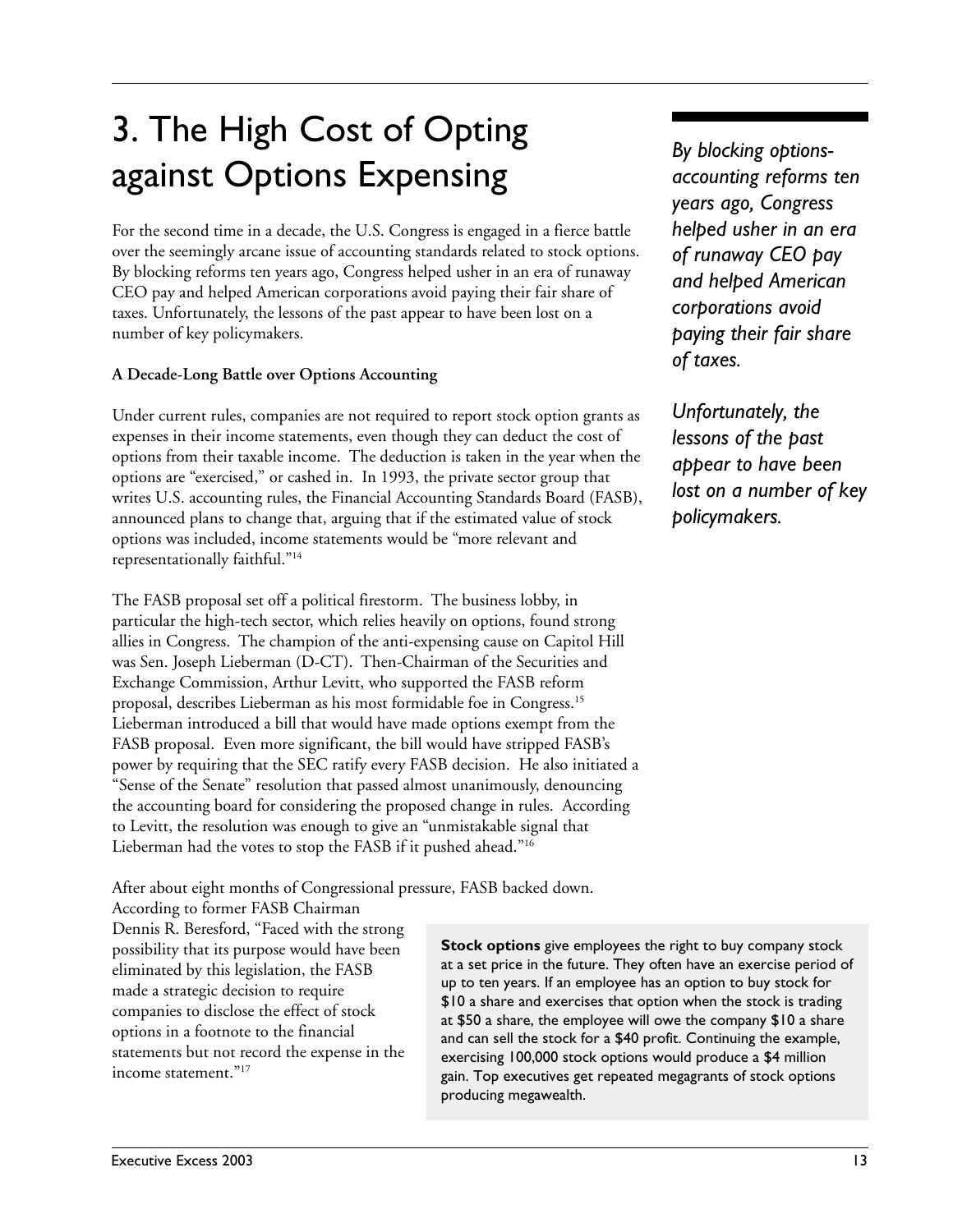*Despite the appearance of momentum in favor of expensing options, the business lobby has ramped up a campaign to block reform once again.*

Ten years later, the Congressional debate over stock options expensing is raging once again. This time, it is bolstered by public outrage over the wave of corporate scandals during the past several years. One of the ways that the scandal firms were able get away with distorted earnings reports was through heavy use of options as compensation. Enron, for example, handed out such massive grants that the firm took a tax deduction of \$1.4 billion in 2000 alone for stock options given to top managers. Supporters of expensing include a number of heavy-hitters. In addition to Buffett, Federal Reserve Chairman Alan Greenspan, his predecessor Paul Volcker, and Nobel economist Joseph Stiglitz have lined up in support, in addition to numerous institutional investors.

#### **Presidential Candidate Lieberman Lead Anti-Expenser**

On the opposing side, Senator Lieberman is once again at the forefront. He was a staunch opponent of a bill introduced by Senators John McCain (R-AZ) and Carl Levin (D-MI) in the summer of 2002 that would have required companies that deduct the options costs from their taxes to also report them as expenses in their income statements. In August 2002, Lieberman countered with a bill of his own entitled the "Rank and File Stock Options Act" that would use tax breaks not to discourage options, but to encourage companies to distribute them more equitably. The bill also asks the SEC to recommend rules requiring executives to hold their stock options for a set period of time and to require shareholder approval for stock options plans and grants. The bill does nothing to address other concerns about stock options. In addition to the problems related to distorted earnings reports, options are also criticized for diluting the value of stock for other shareholders and giving executives a personal incentive to boost stock values by any means necessary.

Lieberman characterizes his support for options as a fight for the little guy. He argued on ABC's *This Week* in July 2002 that if companies were required to expense stock options, "the number of options granted would be reduced dramatically. And I am absolutely convinced that the people who would not get the options are the middle class workers, the middle managers, the secretaries, the folks on the line who get the options. The CEOs would continue to take care of themselves."18

However, Lieberman and others who use this argument are merely speculating. And without any evidence to the contrary, it is difficult to believe that companies would cut only their ordinary workers' options when the bulk of options wealth is concentrated at the top of the corporate ladder. Yes, some firms have initiated broad-based stock options plans, reflected in the fact that an estimated 7 to 10 million Americans own options. However, a study of 2000 data revealed that about 75 percent of all options are controlled by executives who are in the top five in their management hierarchy. 19 Would boards allow executives to maintain the opportunity to earn hundreds of millions of dollars in options gains, if that compensation had to be reported as an expense? It seems highly unlikely since in many cases, this would mean the difference between showing a profit or a loss.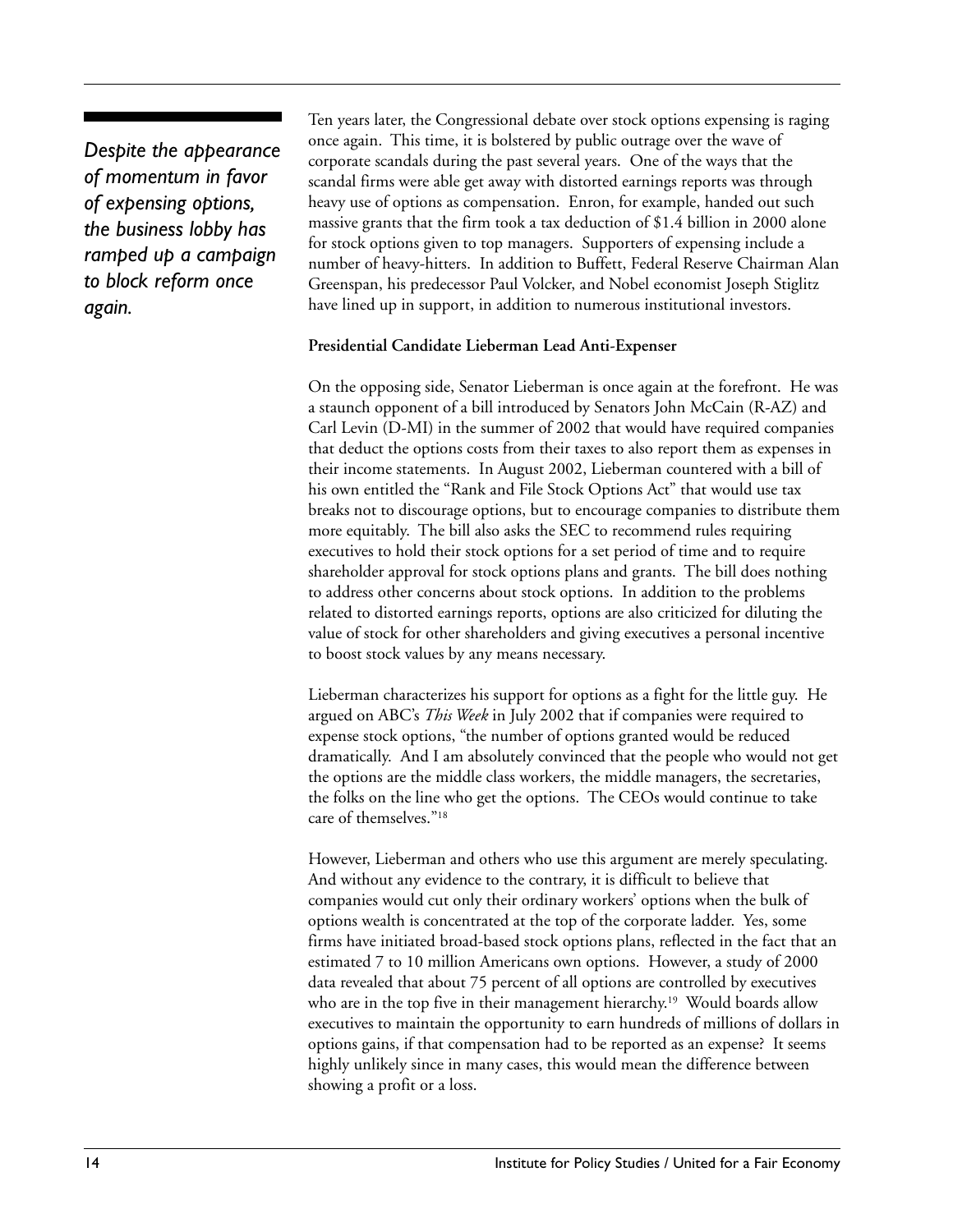The anti-expensing camp, which includes key members of both parties, also argue that there is no accurate way to value an option when it is granted. Investor Warren Buffett dismisses this claim by stating that options pricing is highly sophisticated, whereas "it's far more problematic to calculate the useful life of machinery, a difficulty that makes the annual depreciation charge merely a guess. No one, however, argues that this imprecision does away with a company's need to record depreciation expense."20 Another argument against expensing is that options are crucial to the ability of small companies, particularly high-tech start-ups, to recruit employees. FASB Chair Robert Herz counters that while there may be legitimate economic and social objectives for subsidizing certain businesses in some manner, "distorting financial accounting and reporting standards and the resulting financial information is not the way to achieve those objectives."21

Lieberman introduced his "Rank and File" bill in the heat of the battle over the Levin-McCain bill on expensing with just one co-sponsor, Sen. Barbara Boxer (D-CA), another friend of the high-tech industry. Once it was clear that the Levin-McCain proposal would not receive sufficient support for passage, Lieberman appears to have lost interest in his bill. A year later, he has yet to gather additional co-sponsors.

#### **Round 2**

In March 2003, FASB voted to move ahead with an investigation of the stock options matter and a plan to implement new rules in 2004. Many observers assume that the rules change is a done deal, especially since the Board's Chairman, Robert Herz, told members of Congress in June that he believes stock options should be expensed.<sup>22</sup> Nearly 300 firms appear to feel that the writing is on the wall and have voluntarily begun to expense options. In July 2003, Microsoft went further by announcing that it would quit using stock options altogether, choosing instead to use restricted stock as employee incentives. Restricted stock awards (and all other forms of compensation besides stock options) are already required to be reported as an expense.

Despite the appearance of momentum in favor of expensing, however, the business lobby has ramped up a campaign to block FASB once again. Bipartisan bills in both the House and Senate (HR1372 and S979) would place a threeyear moratorium on new rules on options accounting. Sen. Lieberman, now running for President, has acknowledged that stock options have been abused by some unethical executives, but maintains his opposition to requiring that they be reported as an expense. In March he signed a letter along with 23 other Senators opposing options expensing.

In May, high-tech leaders rewarded Lieberman with an early endorsement of his candidacy. Twelve Silicon Valley leaders, including political heavyweight and venture capitalist John Doerr, gave Lieberman their support, nine months before the first primary. Federal Election Commission reports also show that seven individuals with the last name Doerr, including John himself, had contributed the maximum to the Lieberman for President campaign.

*CEOs of U.S. firms have pocketed billions in options gains since 1993.*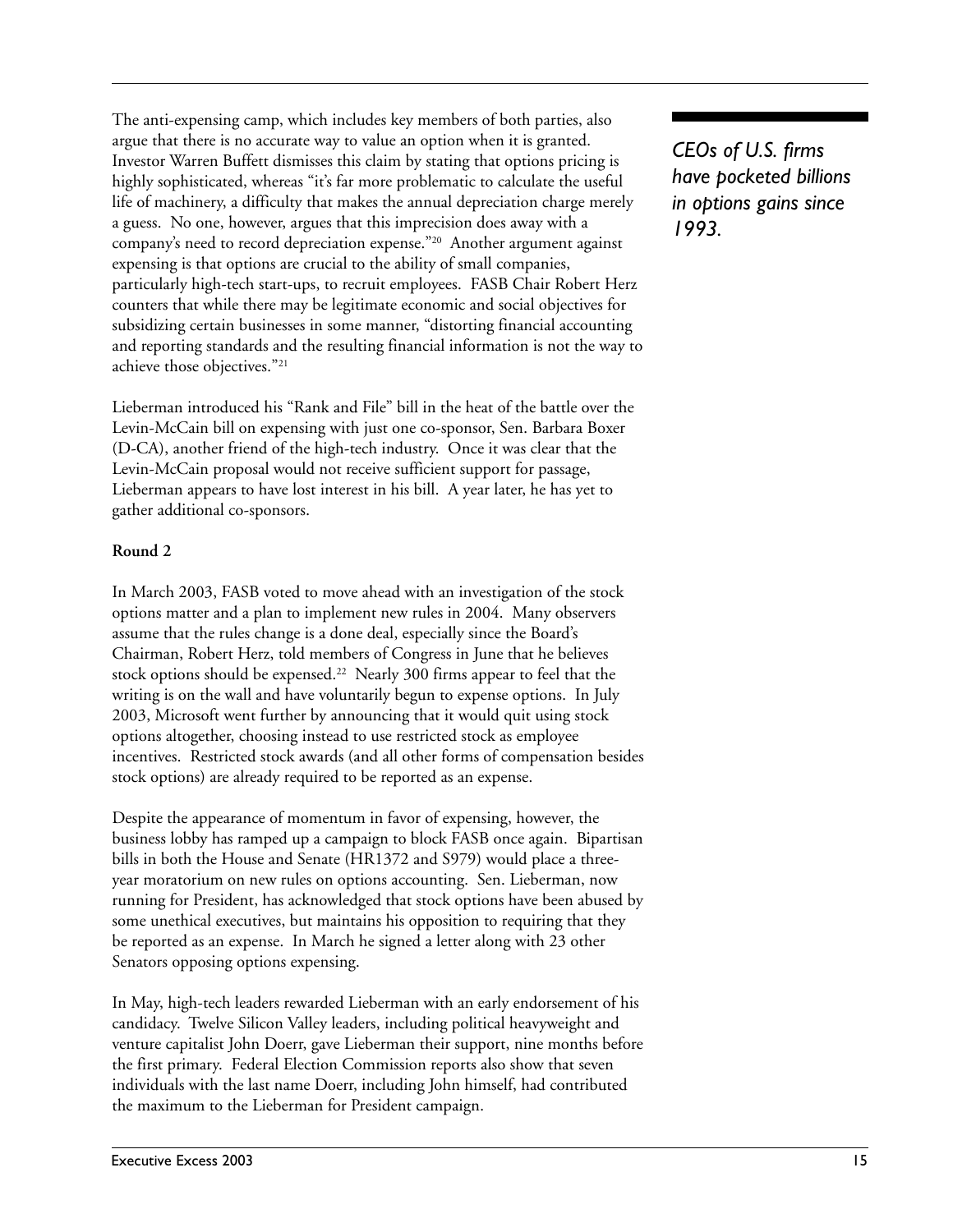*The defeat of FASB's 1993 proposal to require options expensing allowed corporate boards to continue to lavish massive options grants on top executives with no repercussions for their income statements.*

Fellow Democratic Party Presidential candidate Rep. Richard Gephardt (D-MO) has also come out against stock options expensing, announcing his position at a meeting in Silicon Valley in June 2003. President Bush is also in the anti-expenser camp. In an interview with the *Wall Street Journal* in April 2002, Bush said that he supported the status quo system of including information about the potential impact of options on earnings in a footnote in corporate annual reports.<sup>23</sup>

As the battle over expensing rages anew, policymakers should consider the impact of the defeat of the 1993 FASB proposal:

**1. Options mega-grants went unchecked:** The defeat of FASB's 1993 proposal to require options expensing allowed corporate boards to continue to lavish massive options grants on top executives with no repercussions for their income statements. We studied the 350 leading U.S. corporations listed in the *Wall Street Journal's* annual compensation survey in the years 1997 (the year the FASB proposal would have taken effect) through 2002 and found that the CEOs of those firms pocketed \$9 billion in options gains in that time period.<sup>24</sup>

**2. Options continued to bloat the CEO-worker pay gap:** Experts on all sides of the debate agree that if the 1993 FASB proposal had not been defeated, companies would have reduced their options grants. A 1994 survey by the American Electronics Association supported this conclusion. Of the AEA's member firms, 87.2 percent indicated that they would have reduced the number of options granted if they were required to expense options. Some 82.3 percent would have reduced actual participation in the options program.<sup>25</sup>

A reduction in options grants would likely have meant that the yawning gap between CEO and worker pay would not have been as wide as it was during the past half-decade. The gap peaked at 531-to-1 in 2000, before dipping to 282 to-1 last year due to the decline in the stock market. Despite this drop, the CEO-worker pay gap in the United States remains far larger than in other industrialized countries. According to data compiled by the Towers Perrin consulting company, the U.S. gap is at least two to three times as large as in other globally competitive countries such as the United Kingdom, Australia, France, Germany, Japan, and Sweden.<sup>26</sup> Fat cat pay levels in the United States are mostly due to widespread use of options, which made up about 80 percent of U.S. management compensation in 2001.27

**3. Corporations continued to receive massive options-related tax deductions:** If the FASB proposal had not been defeated, corporations would not have enjoyed the same level of tax relief from deducting the cost of options. Excessive stock options earnings are a major factor in the dwindling share of government revenues comprised by corporate taxes. Corporate taxes as a share of federal taxes dropped from 12 percent in 1996 to 8.7 percent in 2001.<sup>28</sup>

Between 1997 and 2002 the 350 leading firms listed in the *Wall Street Journal's* annual compensation survey received an estimated \$3.6 billion in tax deductions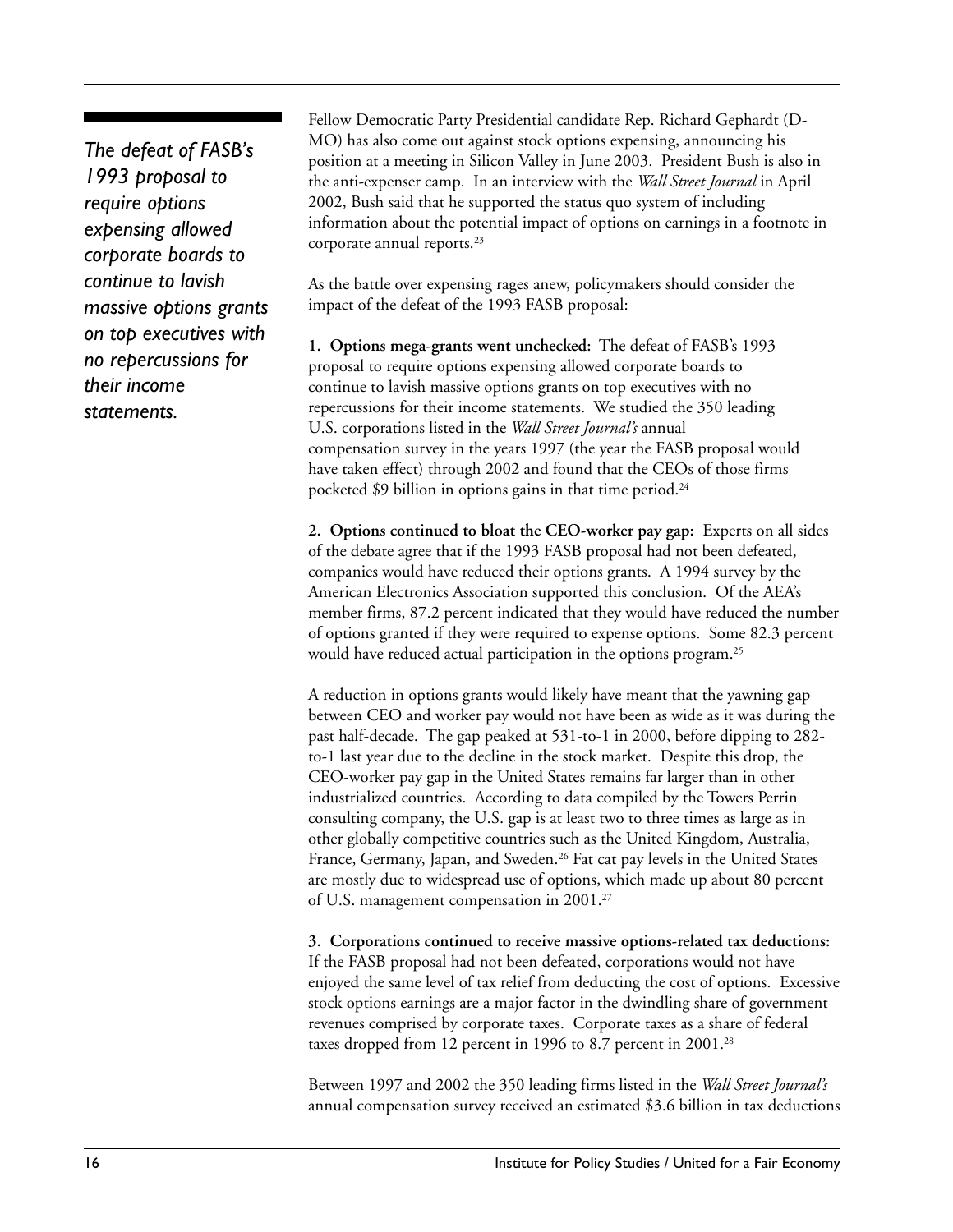based on the stock options exercises of their CEOs alone.29 For some firms, the deduction claimed for options exercised by all their employees was so large that it wiped out their entire tax bill.

The tax deductions received by these 350 firms just from their CEOs' options earnings is particularly significant in light of the budget crises faced by most state governments. The amount of these options-related corporate tax deductions (\$3.6 billion) is roughly equivalent to the combined 2003 budget deficits of seven of the top ten largest U.S. states (Florida, Illinois, Pennsylvania, Ohio, Michigan, New Jersey, and Georgia).<sup>30</sup> To address these shortfalls, many states are considering further austerity measures in 2004. A few examples:<sup>31</sup>

- In Michigan, the governor recommended 8.5 percent wage and salary cuts for state employees and a 6.75 percent cut in state aid to public universities and colleges.
- New Jersey's public colleges are facing severe cuts in state funding.
- Illinois' governor has proposed halting pay raises for non-union state employees.
- Ohio is considering allowing state agencies to furlough workers for up to 70 days.
- In Pennsylvania, support for higher education is being cut by 5 percent, while salaries are frozen for state employees.

The options-related tax deductions for the 350 CEOs is also equivalent to the amount by which spending on Medicaid in all 50 states exceeded budgeted amounts (\$3.6 billion) in 2003.<sup>32</sup> At least 27 states have proposals to contain Medicaid costs by reducing benefits and other means.<sup>33</sup>

The unchecked use of options has meant excessive pay for executives, distorted information for investors, and billions in foregone revenues for governments at a time of public sector belt-tightening. And increasingly, private greed and corporate abuses aren't just hurting employees, or local communities, but all of us. If political pressure once again interferes with the business of setting accounting standards, these trends will continue.

*Between 1997 and 2002, the 350 leading firms listed in the* Wall Street Journal's *annual compensation survey received an estimated \$3.6 billion in tax deductions based on the stock options exercises of their CEOs alone.*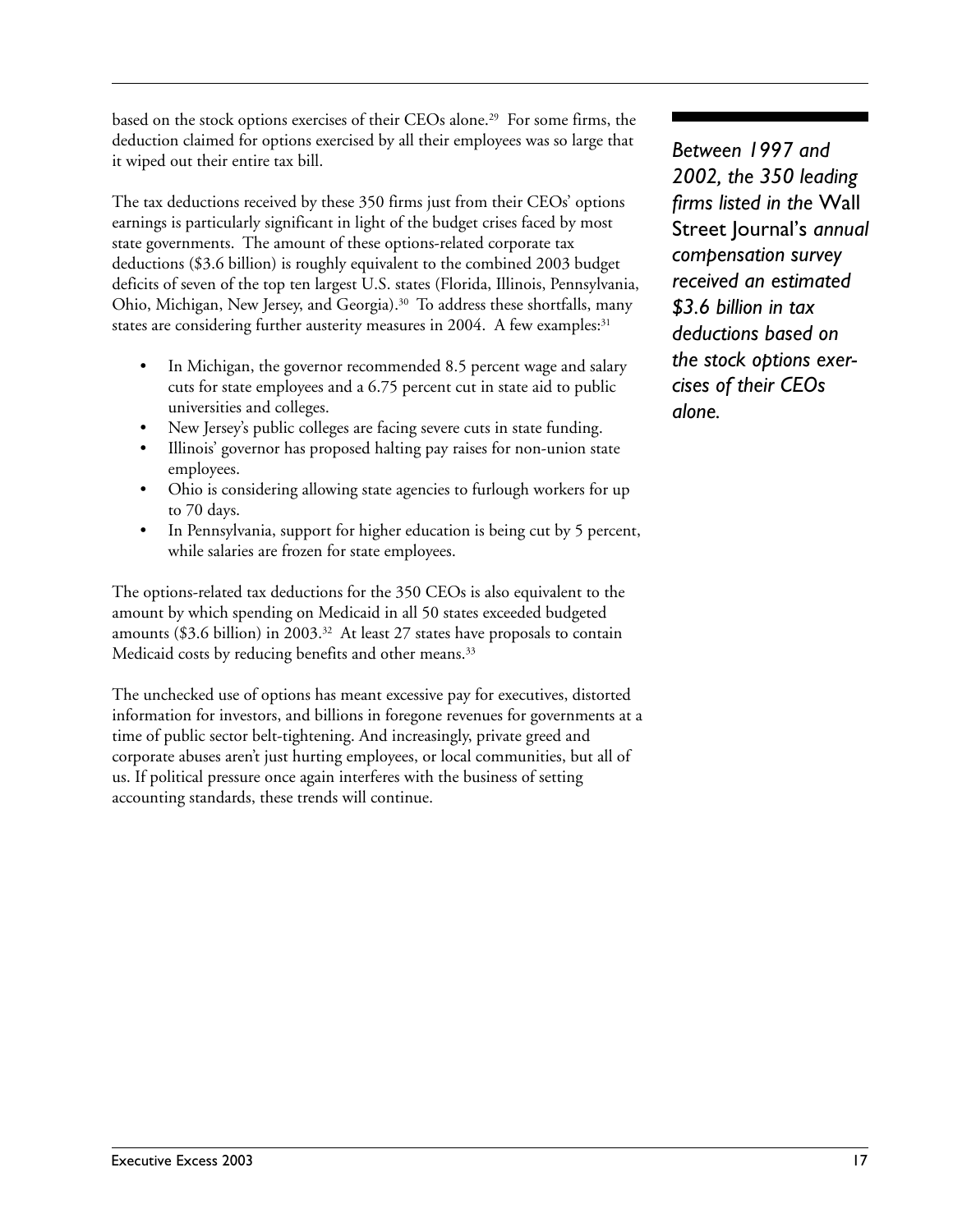*CEOs of the 24 Fortune 500 companies with the largest number of subsidiaries in offshore tax havens made 87 percent more from 2000 to 2002 than CEOs at the 365 corporations surveyed by* Business Week*.*

## 4. Offshore Tax Havens: CEOs Win, Taxpayers Lose

In addition to stock options, U.S. corporations are increasingly setting up subsidiaries in offshore tax havens to reduce their federal tax bills. This use of subsidiaries in tax haven nations such as Bermuda, the Bahamas, and the Cayman Islands is more subtle and complex than simply re-incorporating overseas, as Tyco and Global Crossing did, but if anything it is more lucrative and offers corporations a wide range of tax-sheltering options. One such scheme, in which corporations arrange phony-priced transactions with overseas subsidiaries to transfer profits to offshore tax havens, netted U.S. firms \$53 billion in tax savings in 2001, according to a report released by Senator Byron Dorgan  $(D-ND)$ .<sup>34</sup>

Other tax-avoiding strategies include:

- **• Deferred tax payments.** Corporations can postpone taxes on income earned overseas by re-investing that income in overseas operations. This technique is particularly popular with oil and gas companies.
- **• Income stripping.** A corporation's offshore subsidiary "lends" money to a U.S. unit, which then pays the loan back with interest. The interest is tax-deductible.
- **• Parking intangibles overseas.** Especially popular with computer and pharmaceutical companies, this tax dodge works by transferring intellectual property such as patents and trademarks to offshore subsidiaries. The offshore unit then charges a licensing fee or royalty for use of the intellectual property, and this income escapes U.S. taxation.



### Chart 4.1: Median Three-Year Total CEO Pay, 2000-2002

Cash-strapped state governments are also coping with reduced corporate income taxes as companies hide billions of dollars of income in shell companies located in low-tax states.

In April 2003, the nonpartisan organization Citizen Works compiled a list of the 24 Fortune 500 companies with the largest number of subsidiaries in offshore tax havens (see table 4.1 for a list of the 24 corporations). Among these corporations, median CEO pay over the 2000-2002 period was \$26.5 million, 87 percent more than the \$14.2 million median three-year pay at 365 corporations surveyed by *Business Week*.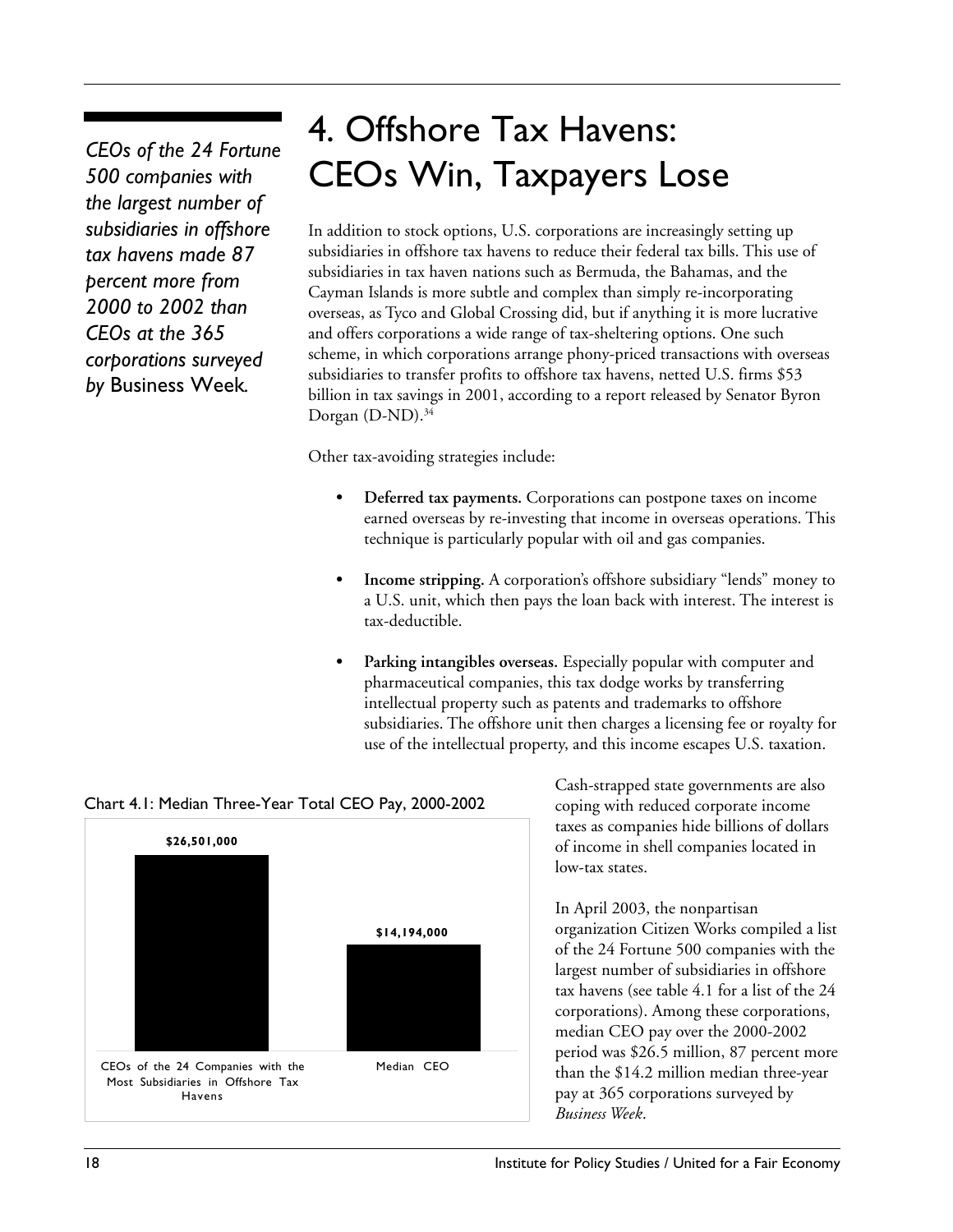| Table 4.1: CEO Pay at the 24 Companies with the Most Subsidiaries in |  |
|----------------------------------------------------------------------|--|
| Offshore Tax Havens                                                  |  |

|                             | Number of<br><b>Subsidiaries in</b><br><b>Offshore Tax Havens</b> | <b>Total 2000-02</b><br><b>CEO Pay</b><br>in Thousands |
|-----------------------------|-------------------------------------------------------------------|--------------------------------------------------------|
| El Paso                     | 244                                                               | \$40,696                                               |
| <b>AES</b>                  | 195                                                               | 16,724                                                 |
| Morgan Stanley              | 99                                                                | 118,172                                                |
| Citigroup                   | 92                                                                | 280.841                                                |
| Aon                         | 87                                                                | 11,469                                                 |
| Marsh & McLennan            | 67                                                                | 21,950                                                 |
| Mirant                      | 65                                                                | 11,563                                                 |
| Halliburton                 | 58                                                                | 38,206                                                 |
| <b>Bank of America</b>      | 52                                                                | 27,246                                                 |
| Marriott International      | 41                                                                | 5,645                                                  |
| <b>BellSouth</b>            | 39                                                                | 13,318                                                 |
| Boeing                      | 31                                                                | 27,794                                                 |
| <b>Williams</b>             | 31                                                                | 6.463                                                  |
| Pfizer                      | 30                                                                | 49,979                                                 |
| PepsiCo                     | 29                                                                | 25,756                                                 |
| Fluor                       | 27                                                                | 10, 135                                                |
| Interpublic Group           | 27                                                                | 27,862                                                 |
| J.P. Morgan Chase           | 27                                                                | 44,383                                                 |
| Viacom                      | 27                                                                | 52,893                                                 |
| Sara Lee                    | 26                                                                | 18,271                                                 |
| <b>American Express</b>     | 25                                                                | 59,410                                                 |
| Lehman Brothers             | 23                                                                | 199,902                                                |
| Xerox                       | 23                                                                | 12,757                                                 |
| <b>Prudential Financial</b> | 21                                                                | 24,647                                                 |
| Median                      |                                                                   | \$26,501                                               |
| <b>Business Week Median</b> |                                                                   | \$14,194                                               |
| <b>Difference</b>           |                                                                   | 87%                                                    |

#### **Sources:**

**Subsidiaries:** Compiled by Citizen Works from corporate 10-K statements filed with the Securities and Exchange Commission. Countries considered to be tax havens include: Anguilla, Andorra, Antigua, Bahamas, Bahrain, Barbados, Belize, Bermuda, British Virgin Islands, Canary Islands, Cayman Islands, Channel Islands, Commonwealth of Dominica, Cook Island, Gibraltar, Grenada, Guernsey, Isle of Man, Jersey, Liberia, Liechtenstein, Maldives, Marshall Islands, Mauritius, Monaco, Montserrat, Nauru, Netherlands Antilles, Niue, Panama, Samoa, Seychelles, St. Christopher and Nevis, St. Lucia, St. Vincent, Tonga, Turks and Caicos, U.S. Virgin Islands, Vanuatu. See http://www.citizenworks.org/corp/tax/ top25.php.

**CEO pay:** "Executive Pay," Business Week, April 21, 2003, April 15, 2002, and April 16, 2001 and corporate proxy statements filed with the Securities and Exchange Commission. CEO Pay includes salary, bonus, "other compensation," restricted stock awards, long-term incentive payouts, and the value of stock options exercised.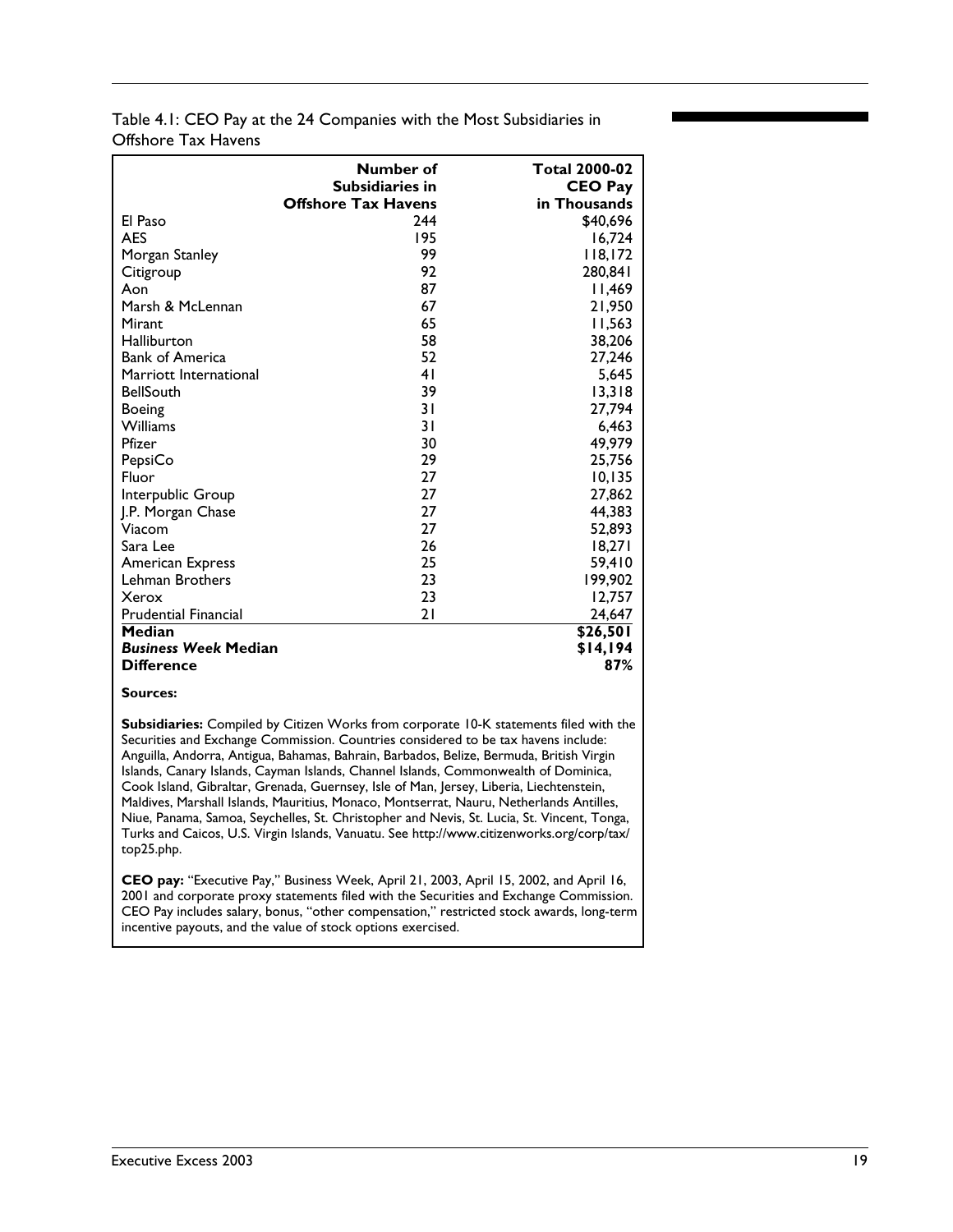## 5. CEO Pay: A Decade in Review

*Even with drops in each of the last two years, average CEO pay since 1990 has still grown faster than other indicators of corporate health, and much faster than worker pay.*

After peaking at 531:1 in 2000, the CEO-to-Worker wage ratio has fallen back to 1997 levels, now standing at 282 times average worker pay. Even with drops in each of the last two years, average CEO pay since 1990 has still grown faster than other indicators of corporate health, and much faster than worker pay.

The decline in average CEO pay in recent years is due to the reduction in top pay packages. As *Business Week* magazine points out, however, median CEO pay — the number in the middle of the distribution — is still on the rise, up 5.9 percent in 2002 to \$3.7 million.





**Sources: CEO Pay:** *Business Week* annual executive pay surveys. **S&P 500 Index:** Standard & Poor's Corporation. Figures are year-end close. **Corporate Profits:** Bureau of Economic Analysis, National Income and Product Accounts. **Average Worker Pay:** Bureau of Labor Statistics, Average Weekly Hours of Production Workers (Series EEU00500005) and Average Hourly Earnings of Production Workers (Series EEU00500006). **Inflation:** Bureau of Labor Statistics, Consumer Price Index, All Urban Consumers.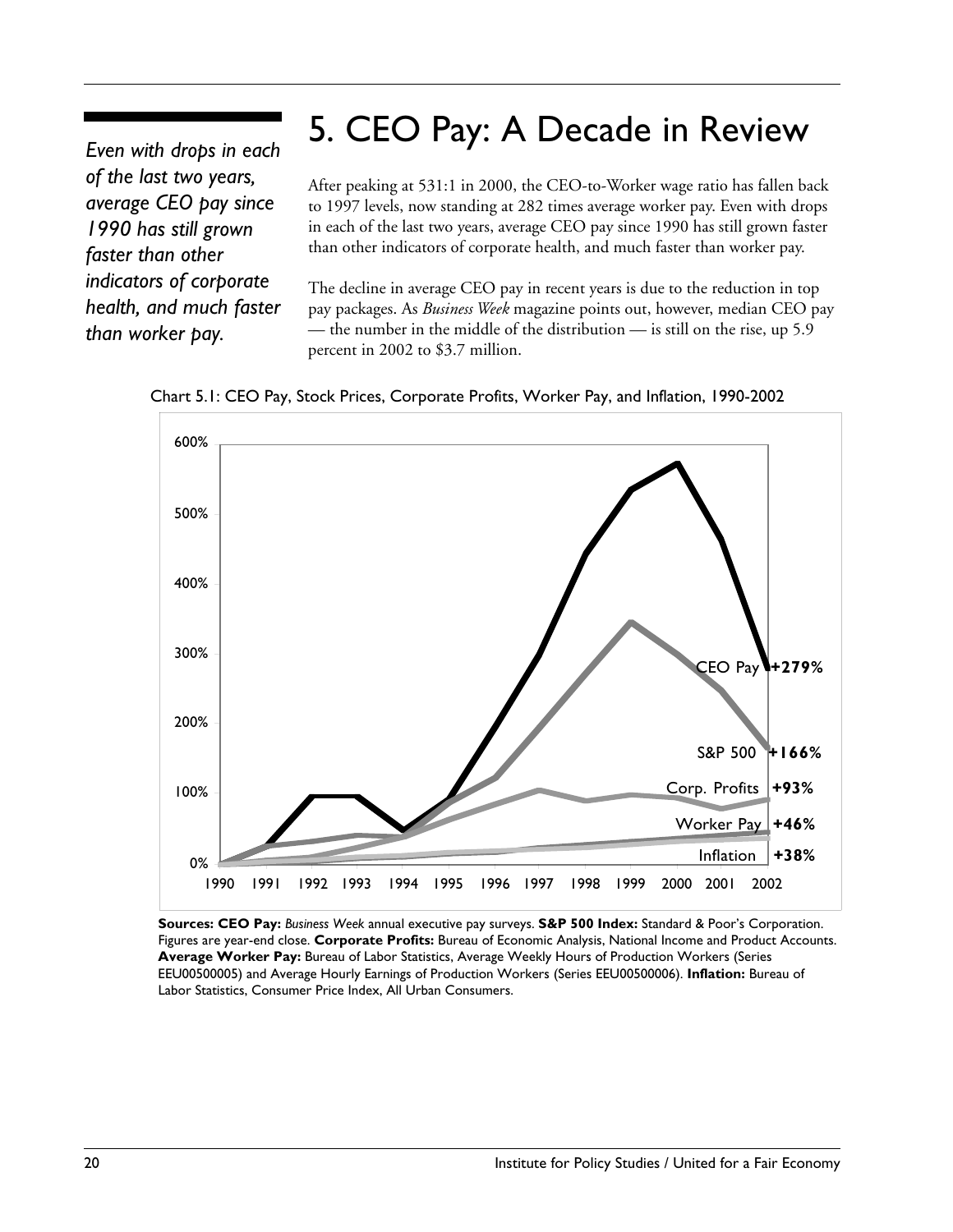Despite declines in average CEO pay from 2000 to 2002, the CEOworker pay gap of 282-to-1 is nearly seven times as large as the 1982 ratio of 42-to-1. If the average annual pay of production workers had risen at the same rate since 1990 as it has for CEOs, their 2002 annual earnings would have been \$68,057 instead of \$26,267. If the federal minimum wage, which stood at \$3.80 an hour in 1990, had grown at the same rate as CEO pay, it would have been \$14.40 in 2002 instead of \$5.15.

*The 2002 CEO-worker pay gap of 282-to-1 is nearly seven times as large as the 1982 ratio of 42-to-1.*



CEO Pay and the Minimum Wage, 1990-2002

CEO Pay and Average Worker Pay, 1990-2002

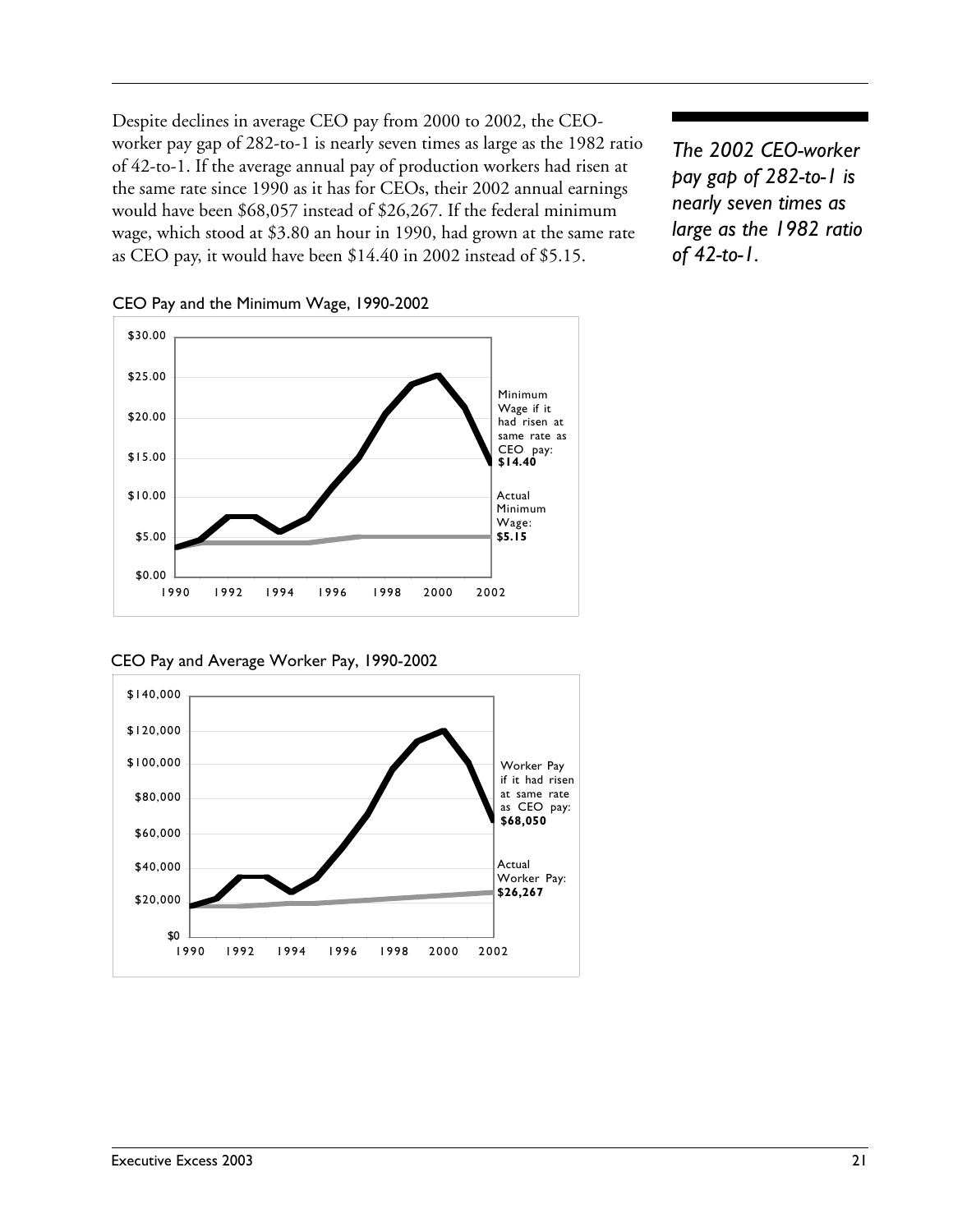*Shareholders have introduced resolutions calling for expensing of options at more than 100 major U.S. companies.*

## 6. A Growing Reform Movement Offers Solutions

#### **1. Require that stock options be expensed.**

The Financial Accounting Standards Board is currently investigating this matter and plans to issue new rules in 2004 that will almost certainly require expensing—that is, unless they succumb once again to political pressure. Many shareholders are not waiting for FASB to take action. They have introduced resolutions calling for expensing of options at more than 100 major U.S. companies. As of June, nearly half of the 40 or so resolutions that had been voted on passed, an approval rate *Business Week* describes as "almost unheard of in recent history."35

#### **2. End taxpayer subsidies for excessive compensation, whether in cash or stock.**

Currently there are no meaningful limits on how much corporations can deduct from their taxes based on compensation-related expenses. In 1993, Congress passed a law that attempted to cap the deductibility of executive pay to a maximum of \$1 million. However, the law contained a giant loophole because it only capped "non-performance-based" salaries. In response, many corporations simply passed resolutions making all compensation above \$1 million "performance-based," using their own often loose performance criteria. They also shifted much of their executive pay from base salary to stock options and bonuses supposedly linked to performance.

Rep. Martin Sabo (D-MN) has attempted to close this gaping loophole through his Income Equity Act (H.R. 2888). This bill would ban corporate tax deductions on any compensation for one individual that exceeds 25 times the pay of the lowest paid worker in the firm.

### **3. End taxpayer subsidies for gold-plated CEO pensions.**

As workers see their own retirement benefits dwindle, there is a growing public outcry against excessive executive pensions. While majority votes in favor of shareholder resolutions are extremely rare, this year shareholders at 11 firms voted to limit severance pay. For example, at Alcoa, 65 percent of shareholders backed a resolution urging the board to allow shareholders to vote on severance deals that provide benefits exceeding 2.99 times an executive's salary plus bonus.36 Brandon Rees, of the AFL-CIO's Executive Paywatch website, says, "We're seeing a real watershed on this issue."

Presidential candidate Senator John Edwards (D-NC) has responded to the public outrage by suggesting a way to use tax policy to curb gold-plated CEO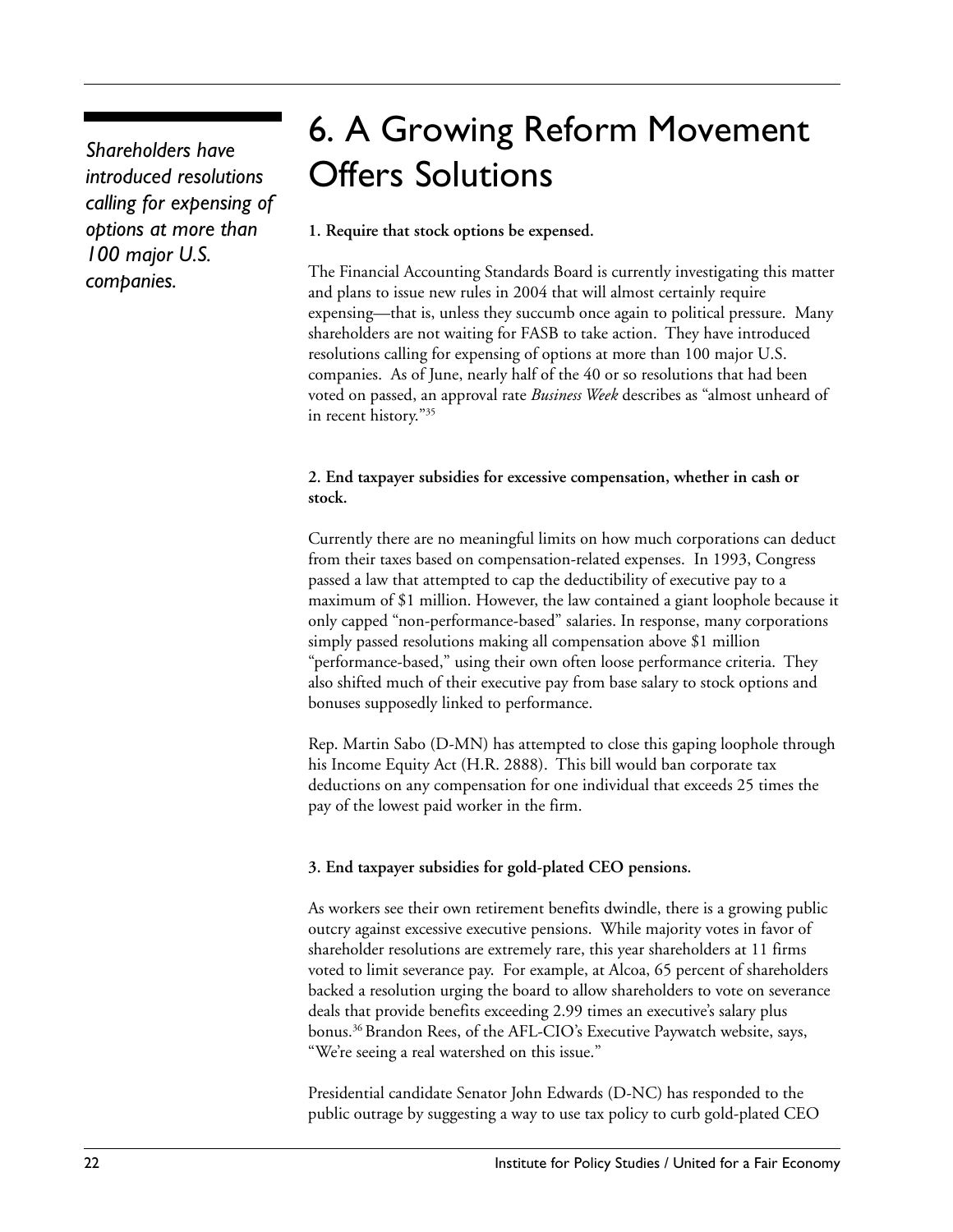pensions. Edwards has proposed eliminating the tax deductibility of executive pensions that are more generous than the retirement benefits available to other employees. Edwards and Rep. John Conyers (D-MI) have also introduced legislation (S. 1343 and H.R. 2609) to keep executives from safeguarding their own pensions in special bankruptcy-proof trust funds. Under the plan, bankruptcy courts could use those assets to pay debts to employees and other creditors.

#### **4. Protect workers by requiring more realistic pension accounting.**

At present, pension funds factor in current long-term interest rates in determining the expected rates of return for the pension fund. The problem with this is that interest rates generally rise during periods of economic strength, causing fund managers to assume lofty pension returns that relax the need to put money into pensions. As the economy slows, interest rates fall and the strong pension gains projected into the future disappear, leading to pension funding crises. The Economic Policy Institute proposes using a more conservative return projection for pension assets and smoothing the interest rate volatility by using a 20-year average of the 10-year Treasury yield. This would have the effect of lowering pension fund obligations during periods of economic weakness and raising them during periods of economic strength.<sup>37</sup>

#### **5. Ban companies from deducting the cost of executives perks on their taxes and close loopholes that allow executives to avoid taxation on their perks.**

As public and legislative attention focuses on reining in stock options and golden parachutes, executives are likely to demand more in other forms of compensation. One option is so-called "perks," which show up only in the small print of footnotes to proxy statements. Travel in corporate aircraft, luxury homes and payments for country club fees, home security systems and individual tax assistance are increasingly common rewards for those who sit atop large corporations. First they demand exorbitant pay, then they demand special security and tax help to protect their loot.

Perks are particularly galling when they serve to help executives avoid paying their share of taxes. For instance, when an executive travels in corporate aircraft for personal use, they are credited with taxable income based on the cost of a first-class commercial airline ticket, not the actual cost to the company for use of a private jet. Another executive perk gaining increasing attention is the use of deferred compensation schemes, in which a portion of the executive's pay is held by the company for payment at some later point in time. The IRS is trying to close loopholes by which these deferred payments are invested in offshore tax havens, thereby allowing the executive to avoid much of the taxes due when the deferred compensation is eventually received.

*While majority votes in favor of shareholder resolutions are extremely rare, this year shareholders at 11 firms voted to limit severance pay.*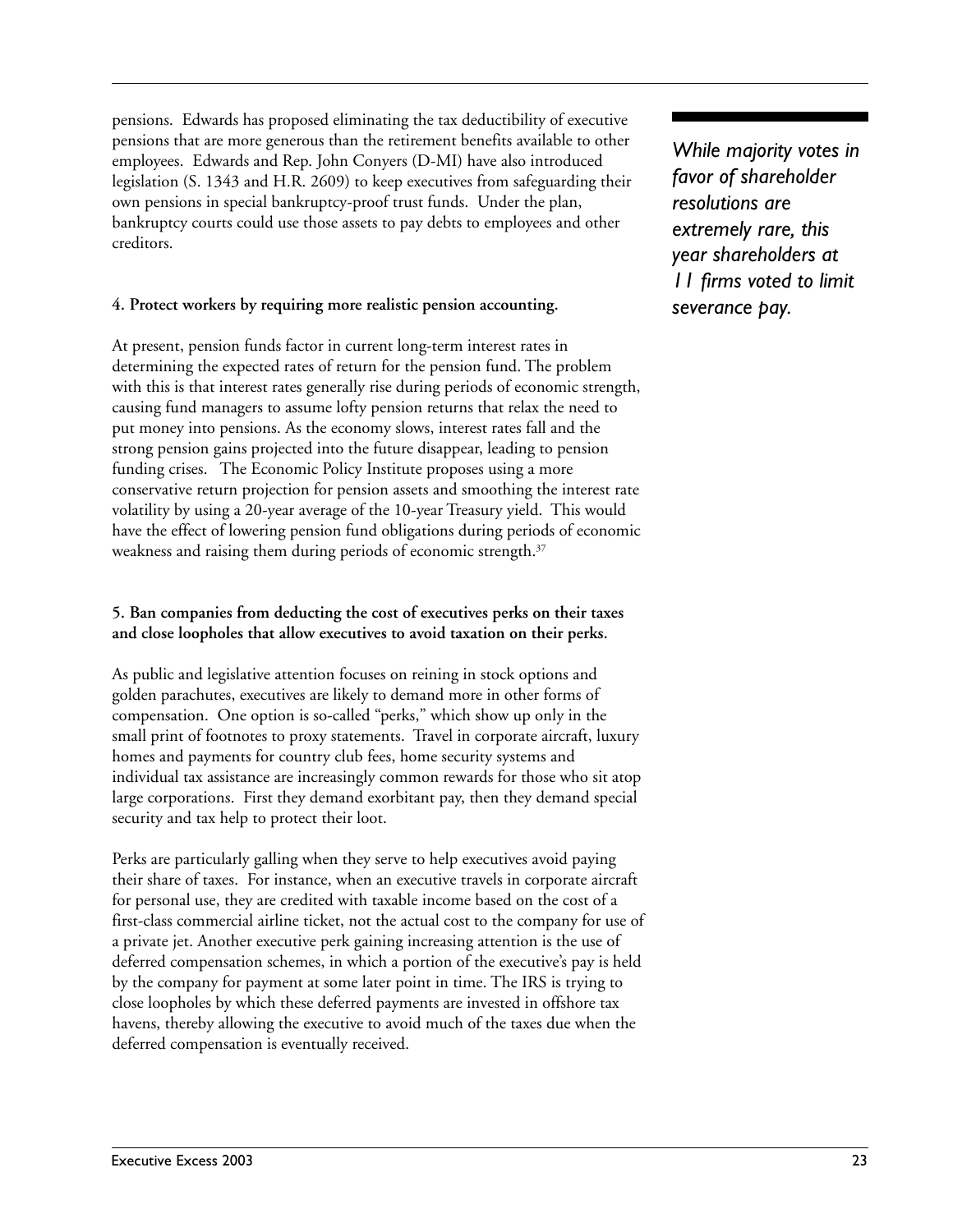#### **6. Improve plain-English disclosure standards of executive compensation.**

 *The Economic Policy Institute proposes using a more conservative return projection for pension assets and smoothing the interest rate volatility by using a 20-year average of the 10-year Treasury yield. This would have the effect of lowering pension fund obligations during periods of economic weakness and raising them during periods of economic strength.*

Currently, executive compensation information is provided in a variety of text, tables and footnotes in official corporate filings with the Securities and Exchange Commission. Many investors and other stakeholders would benefit from a clear summary of what corporate executives made in a given year. In order to improve the usefulness of this information, additional contextual information should also be provided: How did the pay of the company's CEO compare to firms in the company's peer group? What was the ratio between the company's highest and lowest paid employees? How many jobs did the company create during the year? How many employees were laid off? What is the ratio of the highest paid employee's compensation to company net profit?

#### **7. Require shareholder approval of extraordinary executive severance and retirement packages.**

Some of the handsomest pay packages have resulted from pay for failure — not pay for performance. For example, William Esrey, who was forced out at Sprint earlier this year due to questions surrounding the company's use of tax shelters, bailed out with more than \$9 million golden parachute. In previous years, Douglas Ivester, fired as CEO of Coca-Cola, received \$35 million in severance benefits, and when Mattel's Jill Barad was fired she received a cornucopia of parting gifts valued at more than \$50 million. Much of this largesse stems from the fact that severance benefits are not negotiated at the time of hiring. When an executive has failed and lost the board's confidence, executives are then able to coerce huge pay packages in exchange for a peaceful departure. One solution would be to require that shareholders be given the authority to approve or reject executive severance, as well as retirement packages that provide benefits greater than those available to all employees of the firm. These votes should take place within 12 months of hiring a new executive.

#### **8. Increase barriers to selling based on insider information**

Under the Public Company Accounting Reform and Investor Protection Act of 2002, executives have to disclose stock purchases and sales within two business days of the transaction (the previous standard allowed as long as 40 days). Given the propensity for abuse, a better idea would be to return to a previous standard of public disclosure *prior* to a sitting executive selling any stock.

AFL-CIO President John Sweeney has expressed support for an even stricter approach, which would ban stock sales by executives until they have left the employ of the company. This rule change would restore the sought-after alignment of interests between shareholders and management. This alignment of interests is shredded when executives accept lush option grants and then sell the stock.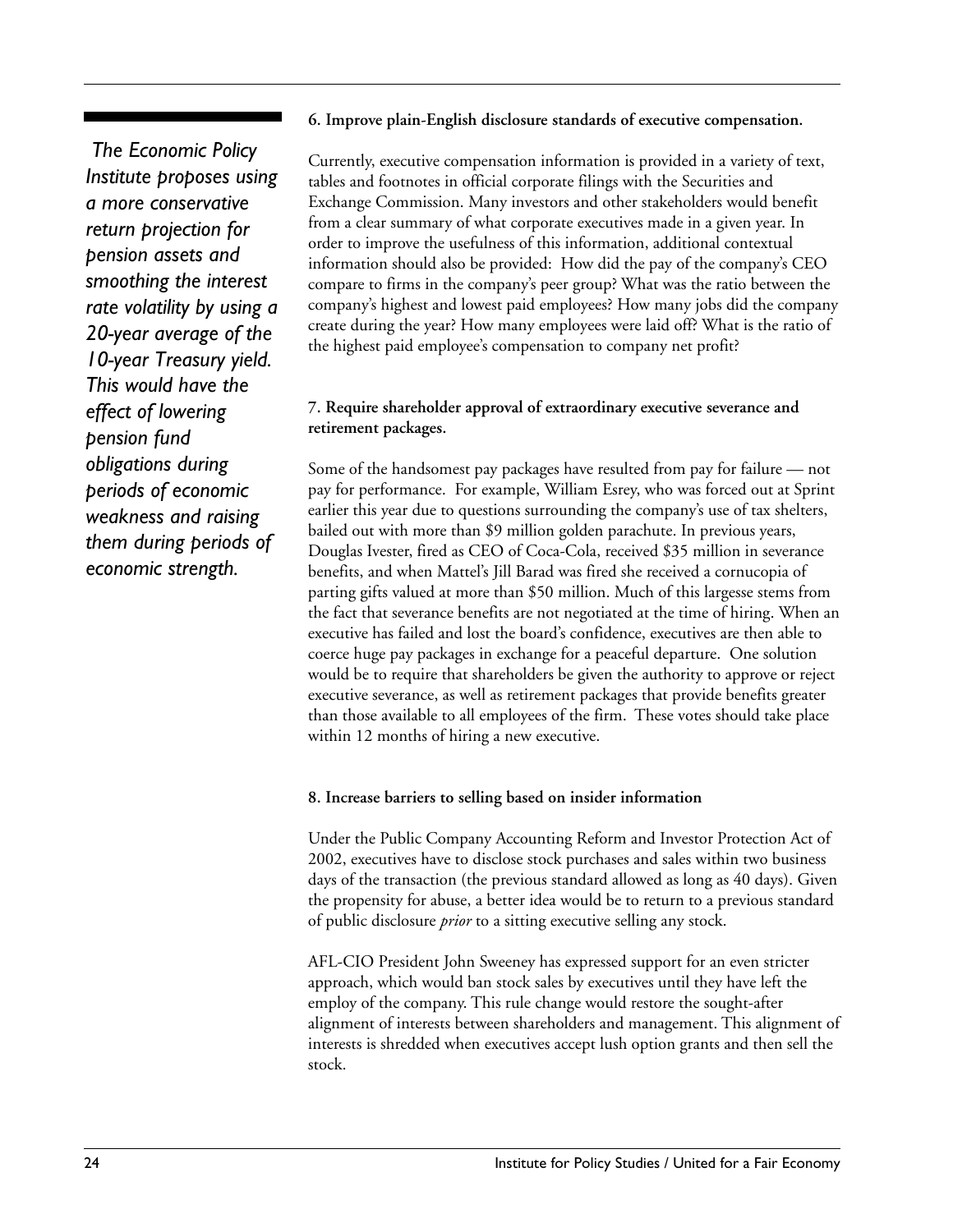#### **9. Put in place broader standards of board independence.**

More should be done to build on the corporate accountability legislation passed by Congress in the aftermath of the corporate scandal wave. That legislation mandated that a controlling majority of directors be free from direct financial interests in the company. This definition of independence does not go far enough. CEOs from other firms make up the largest occupation group represented on corporate boards. While we do not discount the utility of having other businesspeople on boards, a company's risk is increased by having exclusively corporate perspectives on the board. Peer CEOs face numerous conflicts of interest in serving on other company boards and no place is this more apparent than in overseeing CEO pay. How many executives are going to argue for controlling pay excesses, when they know if they do someone will likely turn around and make the same argument in their own boardroom?

Money managers know that portfolio diversity is the wise choice, as it decreases risk and improves overall performance. The same is true of diversity of thought and perspective in the corporate governance process. Directors should not only have the right to consider the impact of corporate activities on other stakeholders, but the voices of those other stakeholders should be part of the debate within the boardroom. How would the Enron situation have been different if rank and file employees served on the company's board, or if one of the company's board members was a California power customer?

The AFL-CIO has proposed that shareholders be permitted to nominate their own directors in their annual proxy ballots. (The SEC is expected to issue proposed rules on this topic in September.) Legislatures could also look to models in other countries that support board diversification. For instance, German law requires that two seats of corporate boards at firms above a certain size be reserved for employee representatives. Not surprisingly, though German companies are as large and complex as their U.S. counterparts, German CEOs, on average, make less than a fourth of what their American brethren make.<sup>38</sup>

#### **10. Federalize corporate charters.**

The majority of U.S. corporations are chartered by the state of Delaware, which a hundred years ago won the race to the bottom in terms of being friendly to corporate managers. Delaware law provides generous exclusions of personal liability for those who lead corporations. It is one of a small minority of states to bar directors from considering the interests of other corporate stakeholders employees and communities — in making corporate decisions. Delaware has gone so far as to even allow companies the option of eliminating their in-person annual meetings altogether, if they instead hold cybermeetings over the internet, a move opposed by large numbers of investors who view annual meetings as the one time a year when executives must appear and be held personally accountable. Delaware's lax standards and laws have been a sieve through which questionable behavior of corporate executives has easily flowed, threatening financial markets and our economy.

*The AFL-CIO has proposed that shareholders be permitted to nominate their own directors in their annual proxy ballots.*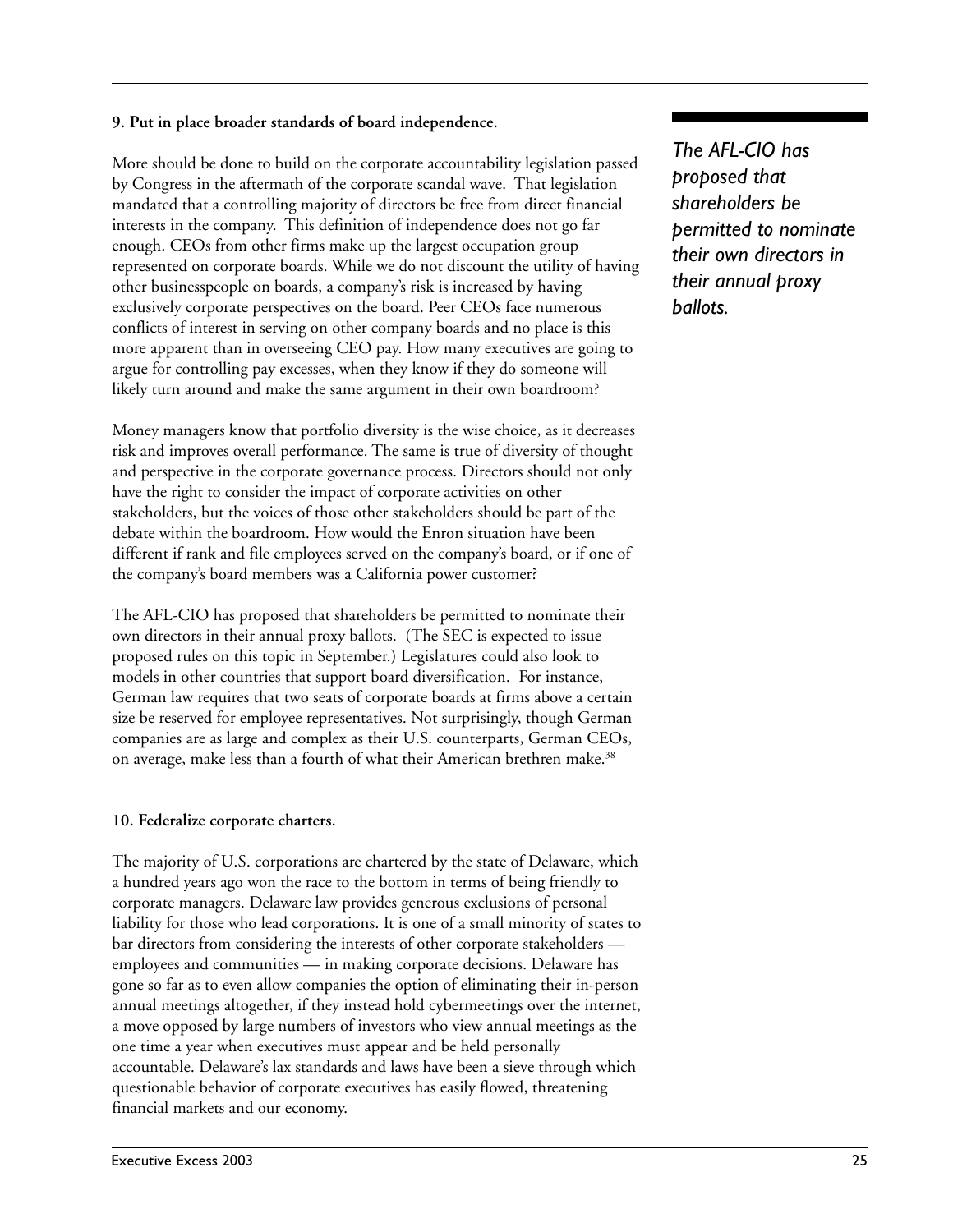## Endnotes

1. Harris Interactive press release, October 18, 2002.

2. Stewart Pinkerton, "Seven Ways to Solve the Executive Pay Mess,"

Forbes.com, July 23, 2003. See http://www.forbes.com/2003/07/23/ cz\_sp\_0722execpay.html.

3. Robert Samuelson, "U.S. has a ticking pension time bomb," *Dallas Morning News,* July 26, 2003.

4. "U.S. Pension Agency Labeled 'High Risk", Associated Press, *New York Times,* July 24, 2003

5. Samuelson.

6. Nanette Byrnes, "The Perils of Fat Pension Plans," *Business Week,* April 24, 2000.

7. "US Economy: Pension Costs Rise, Threatening to Slow Growth," Bloomberg News, June 10, 2003. Cited on Global Action on Aging website. 8. Ellen E. Schultz, "Firms Had a Hand in Pension Plight," *Wall Street Journal,* July 10, 2003.

9. David Bianco, "S&P 500 Pension Update: It's Not Over Yet!," UBS Securities LLC, June 17, 2003.

10. Cited in Ronald Fink, "Pigging Out? Special retirement plans for top executives are becoming a target for other stakeholders," *CFO Magazine,* July 25, 2003.

11. Fink.

12. U.S. Labor Department, cited in Bloomberg News, June 10, 2003.

13. Ellen E. Schultz, "GAO Sees 'High Risk' At U.S. Pension Insurer," *Wall Street Journal,* July 24, 2003.

14. Financial Accounting Standards Board, "Statement No. 123: Accounting for Stock-Based Compensation," 1995.

15. Arthur Levitt, *Take on the Street: What Wall Street and Corporate America Don't Want You to Know* (New York: Pantheon, 2002), p. 241.

16. Levitt, p. 109.

17. Testimony by Dennis R. Beresford at a hearing on "Accounting and Investor Protection Issues Raised by Enron and Other Public Companies: Oversight of the Accounting Profession, Audit Quality and Independence and Formulation of Accounting Principles" before the House Banking, Housing and Urban Affairs Committee, Feb. 26, 2002.

18. Transcript, "ABC News This Week," July 14, 2002.

19. David Leonhardt, "Will Today's Huge Rewards Devour Tomorrow's Earnings?" *New York Times,* July 18, 2002.

20. Warren Buffett, "Stock Options and Common Sense," *Washington Post,* April 9, 2002.

21. Testimony of Robert H. Herz, Chairman, Financial Accounting Standards Board, before the Subcommittee on Capital Markets, Insurance and Government Sponsored Enterprises of the Committee on Financial Services, June 3, 2003.

22. Ibid.

23. Michael Schroeder, "Bush Supports Businesses in Debate Over Changing Options Accounting," *Wall Street Journal,* April 10, 2002.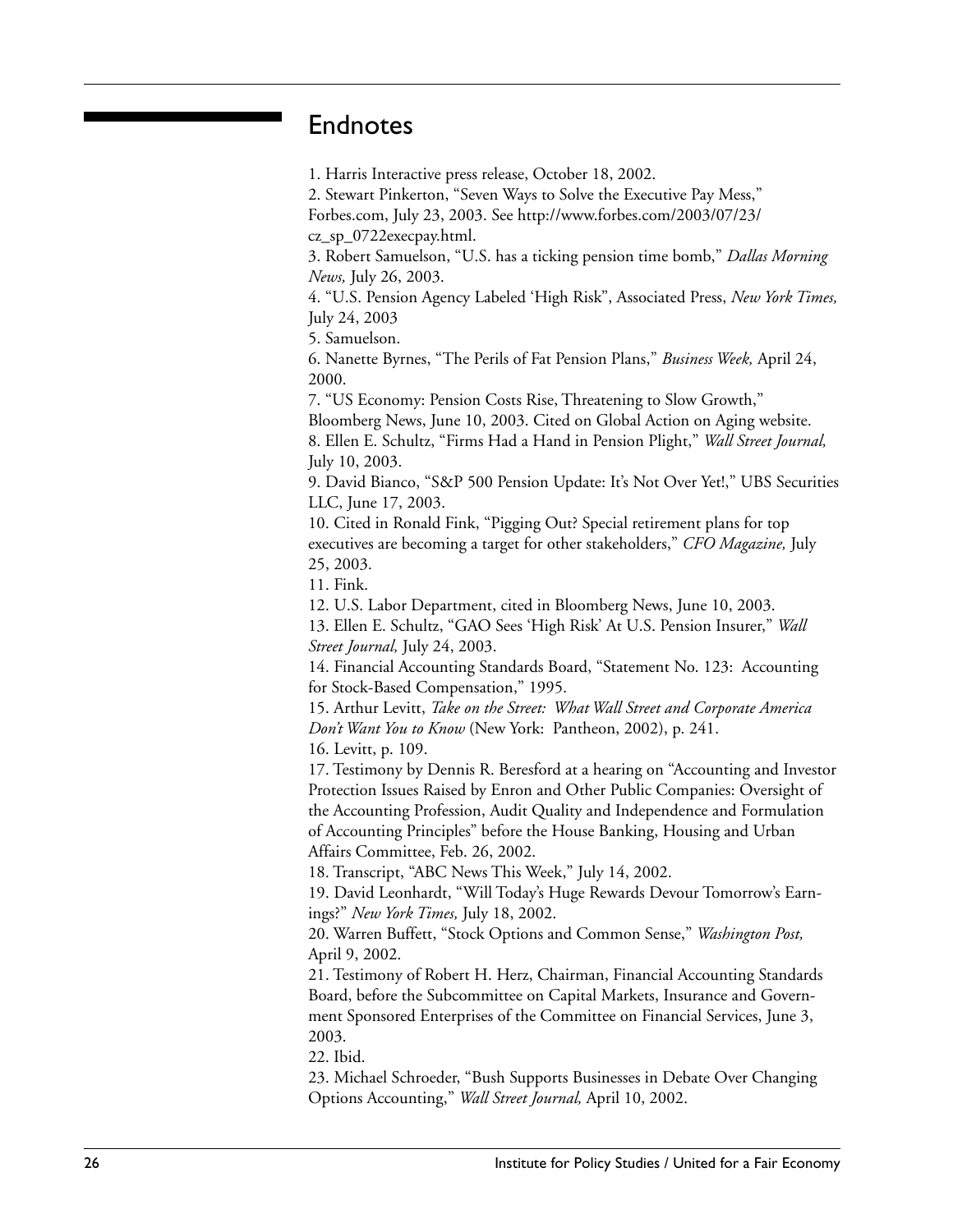24. Figures are based on executive compensation data contained in the annual survey conducted by the *Wall Street Journal* for the years 1997 through 2002. Each survey covers CEOs at leading industrial and service firms that reported compensation data to the Securities and Exchange Commission by the *Journal's* deadline in April. All have annual revenue in excess of \$1 billion. The number of executives surveyed varied slightly each year, from 352 to 357, with an average of 355.

25. U.S. Newswire, "New Survey Says High Tech Earnings Will Suffer if FASB Stock Options Proposal is Implemented," March 9, 1994.

26. Towers Perrin data cited in "Who's Worth What?" *Management Today (UK),* June 26, 2003.

27. Ibid, p. 111.

28. Jonathan Weisman, "At Firms, Dual Profit Pictures," *Washington Post,* October 10, 2002.

29. The tax deductions were estimated based on a top corporate tax rate of 40 percent (35 percent federal rate plus an average of 5 percent for states). Caveats: 1) The methodology assumes that all the stock options granted to the CEOs in the sample were non-qualified stock options (NQOs) and thus provide the firm with a tax deduction, even though it is possible that some were Incentive Stock Options (ISOs). In general, no deduction is allowed for ISOs because no compensation is assessed to the employee. (A deduction for ISOs is only allowed when the employee disposes of the stock prematurely). However, experts estimate that the great bulk of options granted by companies are NQOs. For NQOs, the tax code allows a business deduction for the market price of the stock less the exercise price of the option on the date of the exercise of the option. There is no reliable method for determining the number of NQOs excluding the ISOs because firms are not required to provide this detail in their disclosures. 2) The estimate of tax deductions does not account for firms that had no tax obligation due to lack of profits.

30. National Conference of State Legislatures, "State Budget Update: April 2003," April 2003, Table 1.

31. Ibid, Table 6.

32. National Governors Association, "The Fiscal Survey of States," June 2003, Table 6.

33. National Conference of State Legislatures, p.3.

34. Cited in Charlie Cray and Lee Drutman, "'Sacrifice is for Suckers:' How Corporations Are Using Offshore Tax Havens to Avoid Paying Taxes," Citizen Works, April 15, 2003. See http://www.citizenworks.org/corp/tax/taxbreif.php. 35. Louis Lavelle, "Shareholders United to Expense Options," Business Week Online, May 27, 2003.

36. David Francis, "Moves Afoot to Curb CEO Salaries," *Christian Science Monitor,* July 8, 2003.

37. For more on this, see: http://www.epinet.org/content.cfm/ webfeatures\_viewpoints\_pension\_funding.

38. Towers Perrin, "2001-2002 Worldwide Total Remuneration," December 3, 2002.